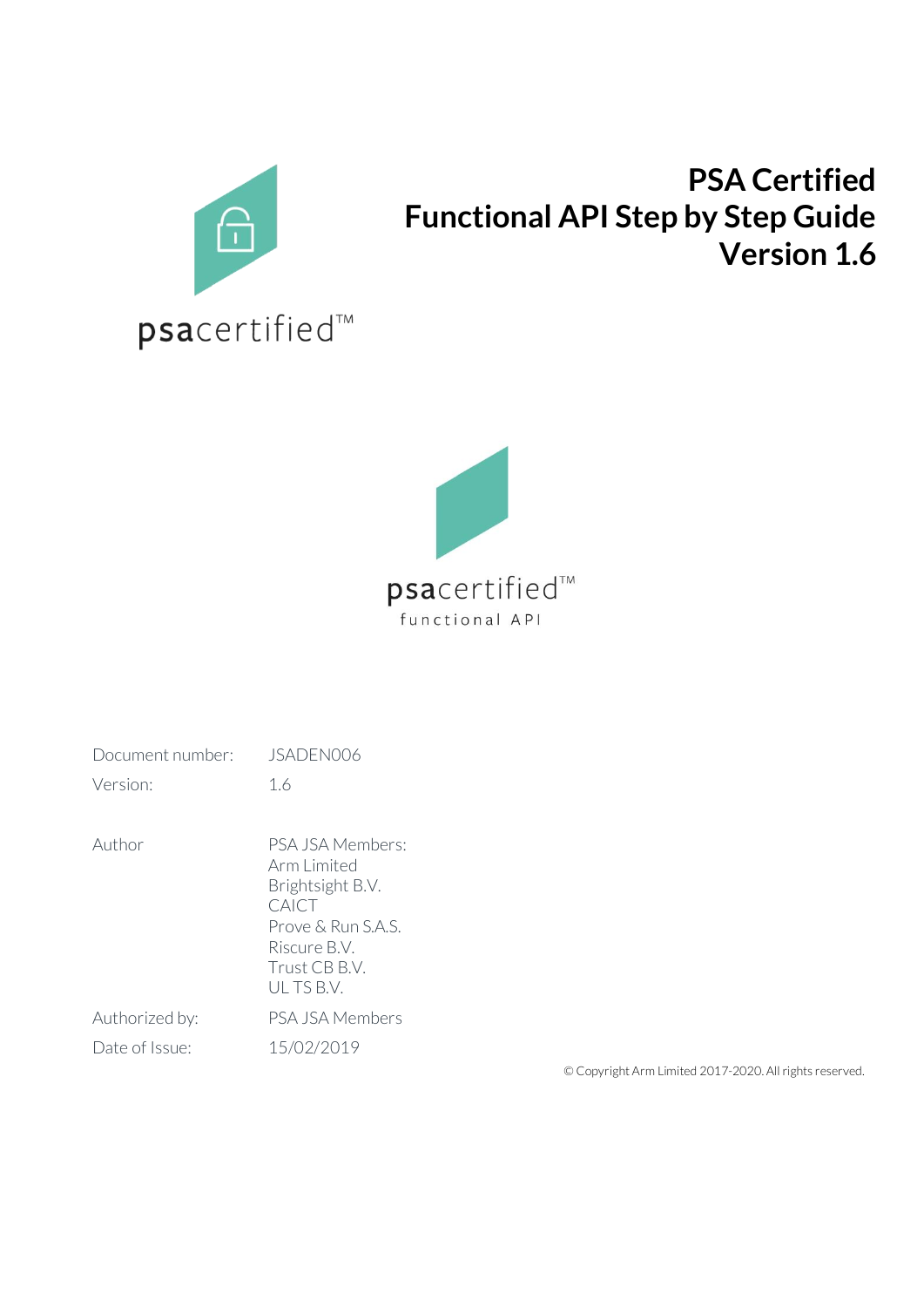Copyright ©2017-2020 Arm Limited or its affiliates. All rights reserved. The copyright statement reflects the fact that some draft issues of this document have been released, to a limited circulation.

#### Non-Confidential Proprietary Notice

This document is protected by copyright and other related rights and the practice or implementation of the information contained in this document may be protected by one or more patents or pending patent applications. No part of this document may be reproduced in any form by any means without the express prior written permission of Arm. No license, express or implied, by estoppel or otherwise to any intellectual property rights is granted by this document unless specifically stated.

Your access to the information in this document is conditional upon your acceptance that you will not use or permit others to use the information for the purposes of determining whether implementations infringe any third-party patents.

THIS DOCUMENT IS PROVIDED "AS IS". ARM PROVIDES NO REPRESENTATIONS AND NO WARRANTIES, EXPRESS, IMPLIED OR STATUTORY, INCLUDING, WITHOUT LIMITATION, THE IMPLIED WARRANTIES OF MERCHANTABILITY, SATISFACTORY QUALITY, NON-INFRINGEMENT OR FITNESS FOR A PARTICULAR PURPOSE WITH RESPECT TO THE DOCUMENT. For the avoidance of doubt, Arm makes no representation with respect to, and has undertaken no analysis to identify or understand the scope and content of, patents, copyrights, trade secrets, or other rights.

This document may include technical inaccuracies or typographical errors.

TO THE EXTENT NOT PROHIBITED BY LAW, IN NO EVENT WILL ARM BE LIABLE FOR ANY DAMAGES, INCLUDING WITHOUT LIMITATION ANY DIRECT, INDIRECT, SPECIAL, INCIDENTAL, PUNITIVE, OR CONSEQUENTIAL DAMAGES, HOWEVER CAUSED AND REGARDLESS OF THE THEORY OF LIABILITY, ARISING OUT OF ANY USE OF THIS DOCUMENT, EVEN IF ARM HAS BEEN ADVISED OF THE POSSIBILITY OF SUCH **DAMAGES** 

This document consists solely of commercial items. You shall be responsible for ensuring that any use, duplication or disclosure of this document complies fully with any relevant export laws and regulations to assure that this document or any portion thereof is not exported, directly or indirectly, in violation of such export laws. Use of the word "partner" in reference to Arm's customers is not intended to create or refer to any partnership relationship with any other company. Arm may make changes to this document at any time and without notice.

If any of the provisions contained in these terms conflict with any of the provisions of any click through or signed written agreement covering this document with Arm, then the click through or signed written agreement prevails over and supersedes the conflicting provisions of these terms. This document may be translated into other languages for convenience, and you agree that if there is any conflict between the English version of this document and any translation, the terms of the English version of the Agreement shall prevail.

The Arm corporate logo and words marked with ® or ™ are registered trademarks or trademarks of Arm Limited (or its subsidiaries) in the US and/or elsewhere. All rights reserved. Other brands and names mentioned in this document may be the trademarks of their respective owners. Please follow Arm's trademark usage guidelines at [http://www.arm.com/company/policies/trademarks.](http://www.arm.com/company/policies/trademarks)

Copyright © 2018 Arm Limited (or its affiliates). All rights reserved.

Arm Limited. Company 02557590 registered in England. 110 Fulbourn Road, Cambridge, England CB1 9NJ.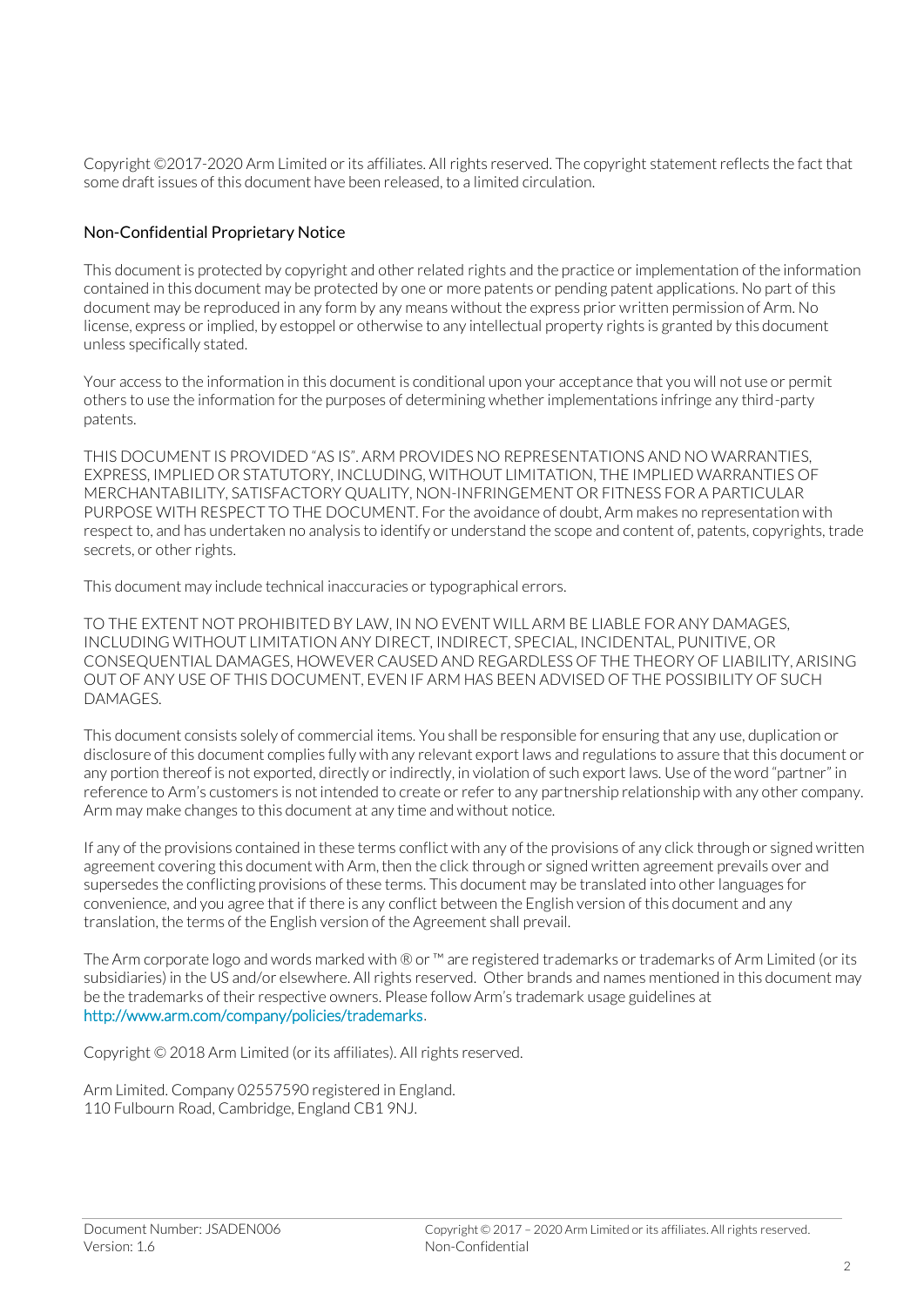# PSA Functional API Certified Step by Step Guide

#### **Getting your product PSA Functional API Certified**

#### **Background:**

PSA Functional API certification is an API compliance program that ensures PSA Root of Trust (PSA-RoT) security functions can be accessed using the PSA Functional APIs. Test suites are provided so that chip vendors, OS providers and OEMs can check the correct functioning of the PSA Functional APIs and help enable a security ecosystem based on interoperable solutions.

The following is provided as guidance for developers wanting to showcase their PSA Functional API Certified solutions o[n psacertified.org.](http://www.psacertified.org/) If you have further questions of PSA Functional API certification, please email [psacertified@arm.com.](mailto:psacertified@arm.com)



Fig. 1: PSA Functional API test suites testing security functions of Trusted Firmware-M

#### **Executive Summary**

PSA Functional API certification requires developers to run the API compliance test suite on their implementation and submit the results for crypto, secure storage and attestation APIs. If the vendor wishes to use the PSA Functional API logo, they can [request a trademark agreement.](https://www.psacertified.org/legal/trademark-usage-request/) There is also an opportunity to showcase PSA Functional API Certified products on [psacertified.org](https://www.psacertified.org/certified-products/) (see below how to request this).

Note: TF-M refers to Trusted Firmware for Cortex-M, an open source software reference implementation for Armv8-M based chips.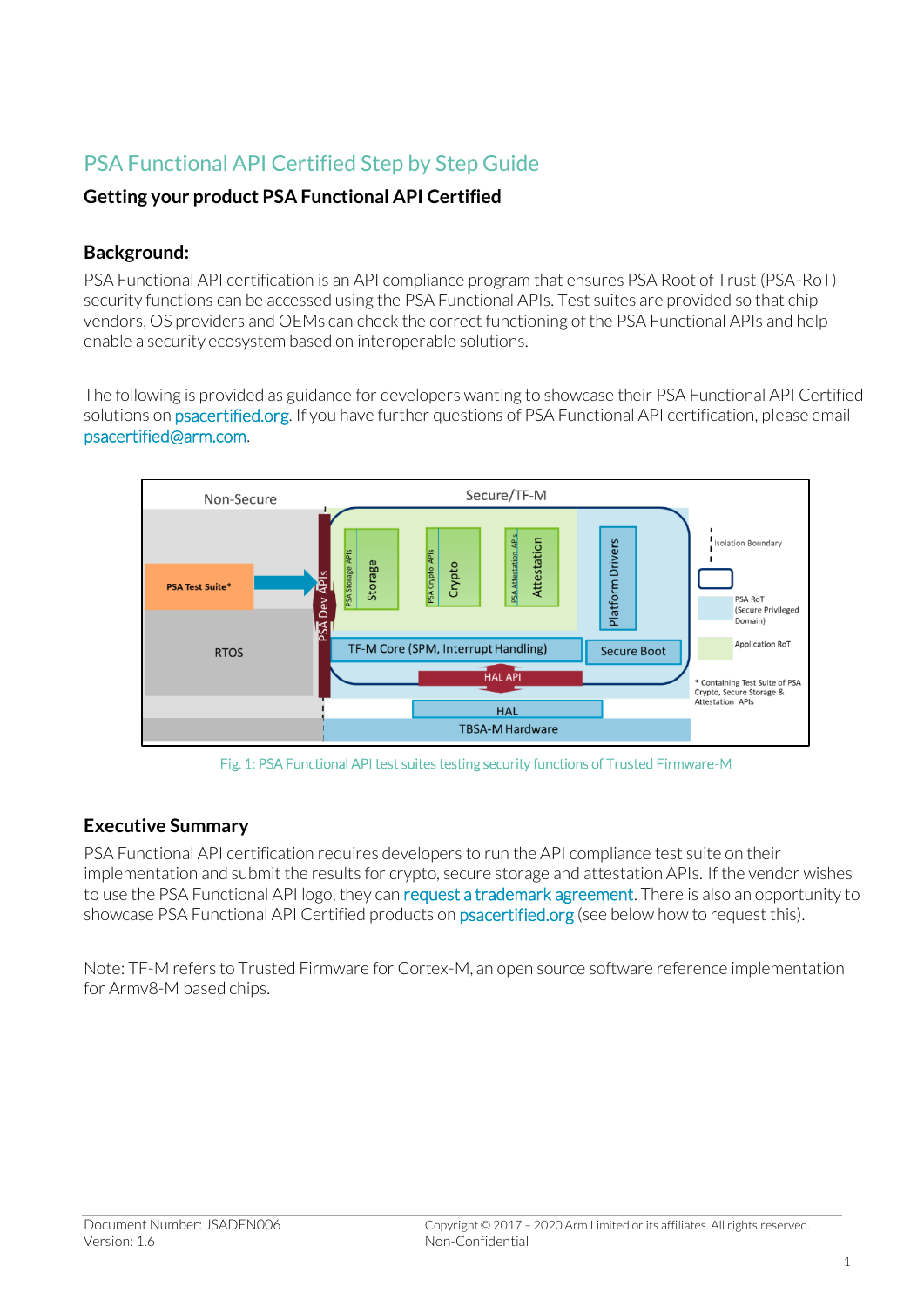## Getting Your Product PSA Functional API Certified

The steps to gain PSA Functional API certification are slightly different between OS vendor and chip or device vendors.

### **Steps for OS vendor**

- 1. Download the API compliance test suite source code and porting guide. There are tests for crypto, attestation and secure storage APIs
- 2. Port the API compliance test suite application to the RTOS
- 3. Run and pass the compliance checker tests
	- a. Integrate the RTOS with a Functional API Certified device (for example, Musca development board and TF-M)
	- b. Interface RTOS to the TF-M PSA Functional APIs for PSA crypto, secure storage and attestation API on target device
	- c. RTOS can natively implement a sub-set of the APIs and leverage TF-M implementation for remaining
	- d. Run the PSA Functional API tests and capture the output report including pass/fail end result
- 4. Submit the output log of the test suite run with the RTOS product info by emailing it to [psacertified@arm.com](mailto:psacertified@arm.com)
- 5. Acknowledgement and approval of the test report will be communicated by the scheme manager
- 6. An authorized product owner can request to have their PSA Functional API Certified RTOS product showcased on psacertified.org
- 7. An authorized product owner can request a trademark license to use the appropriate PSA Functional API Certified logo throug[h psacertified@arm.com](mailto:psacertified@arm.com)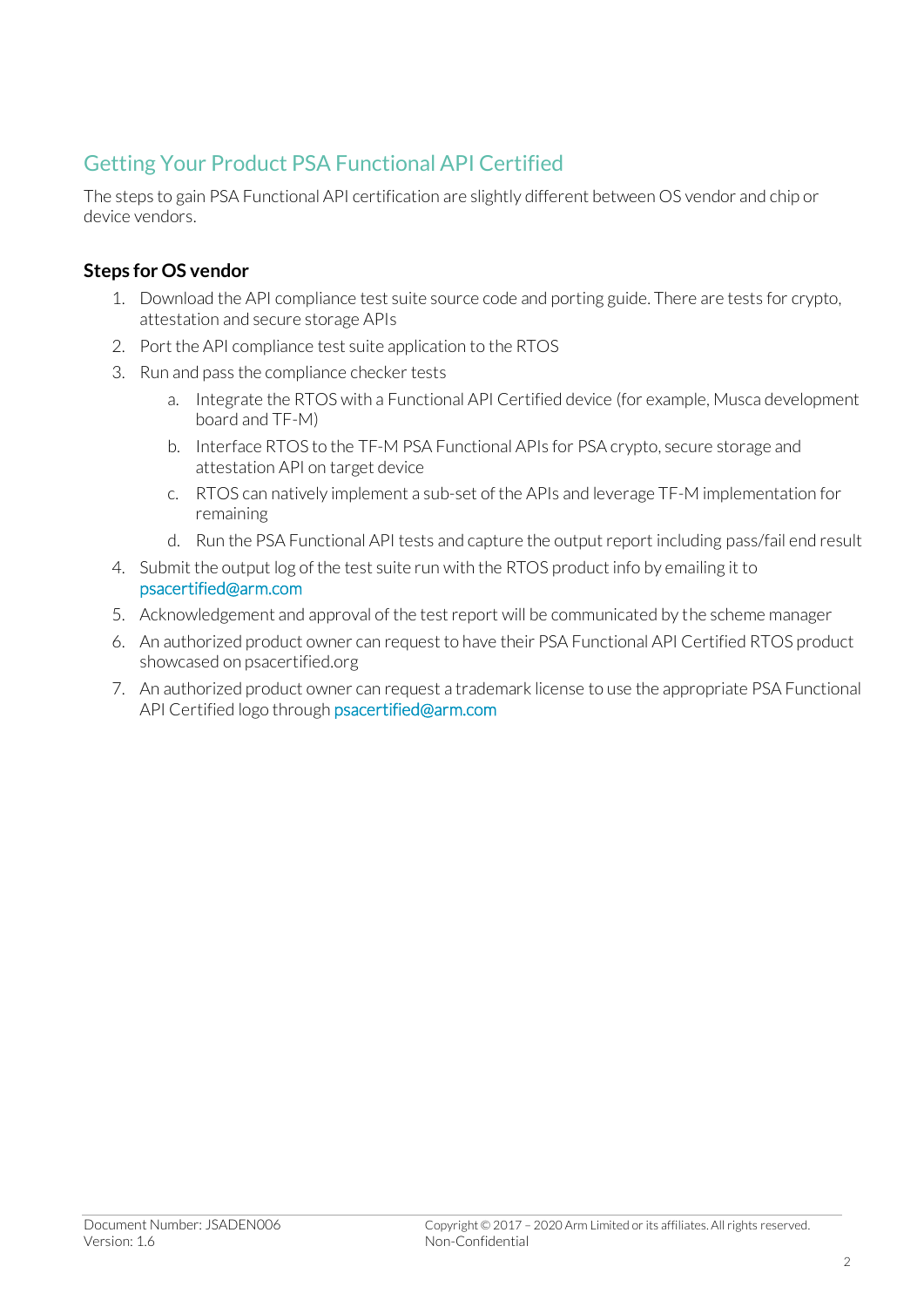

Fig. 2: Process flow for PSA Functional API Certified – RTOS vendor

#### **Steps for Chip or Device Vendor**

- 1. Port TF-M to your chip or implement the PSA Functional APIs according to the PSA specification. The security functions in scope are: crypto, attestation and secure storage
- 2. Provide the implementation as part of the reference trusted code for the target chip/device
- 3. Select an RTOS that has ported the compliance checker and successfully run it on an Arm reference platform with a compliant TF-M or any other PSA Functional API Certified device
- 4. Port and integrate the RTOS with the target device and its TF-M/trusted firmware
- 5. Perform test and pass the compliance test suite
- 6. Submit the output log of the test suite run with the chip/device product info by emailing it to [psacertified@arm.com](mailto:psacertified@arm.com)
- 7. Acknowledgement and approval of the test report will be communicated by the scheme manager
- 8. An authorized product owner can request to showcase the PSA Functional API Certified chip product on psacertified.org
- 9. An authorized product owner can request a trademark license to use the appropriate PSA Functional API Certified logo throug[h psacertified@arm.com](mailto:psacertified@arm.com)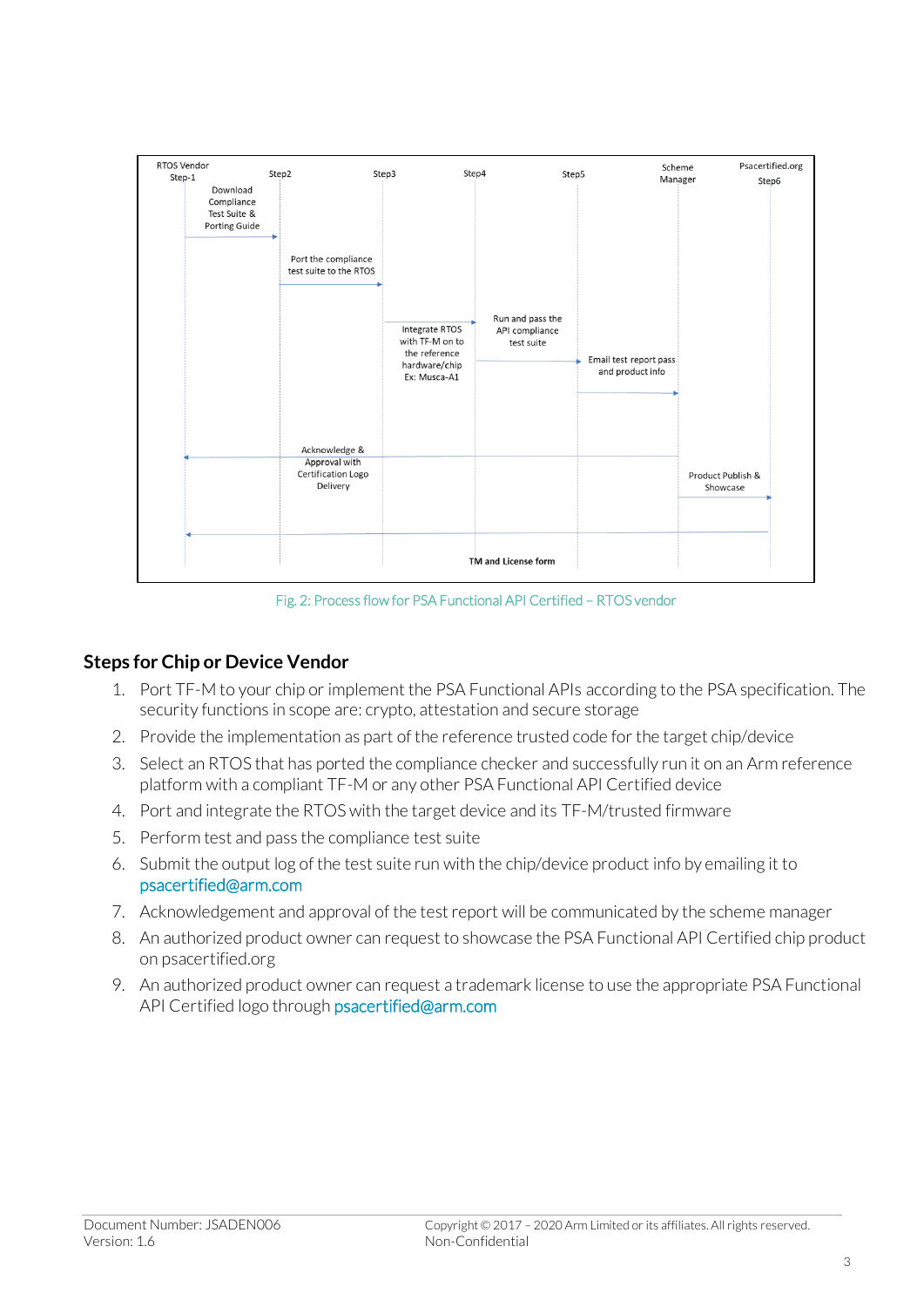

Fig. 3: Process flow for PSA Functional API Certified – chip vendor

### Showcasing Your PSA Functional API Certified Product

If the developer product has passed and wants to showcase the products on psacertified.org, they should send the following to [psacertified@arm.com](mailto:psacertified@arm.com) along with the test suite output report.

- 1. Test suite output report
- 2. Company logo
- 3. Product name or product family name
- 4. Short product description
- 5. Image or graphic to represent the product
- 6. Link to the product web page (if appropriate)
- 7. Please state whether your company would like to use the PSA Certified logo and trademarks

If you wish to use the PSA Certified logos and trademarks, a trademark agreement will be sent by return email.

## FAQs

#### **Is it only crypto, attestation and secure storage test suites I need to run?**

Yes

#### **Do I need to run any other test suites for example IPC, TBSA ACK?**

No

#### **Can I run in library mode?**

Yes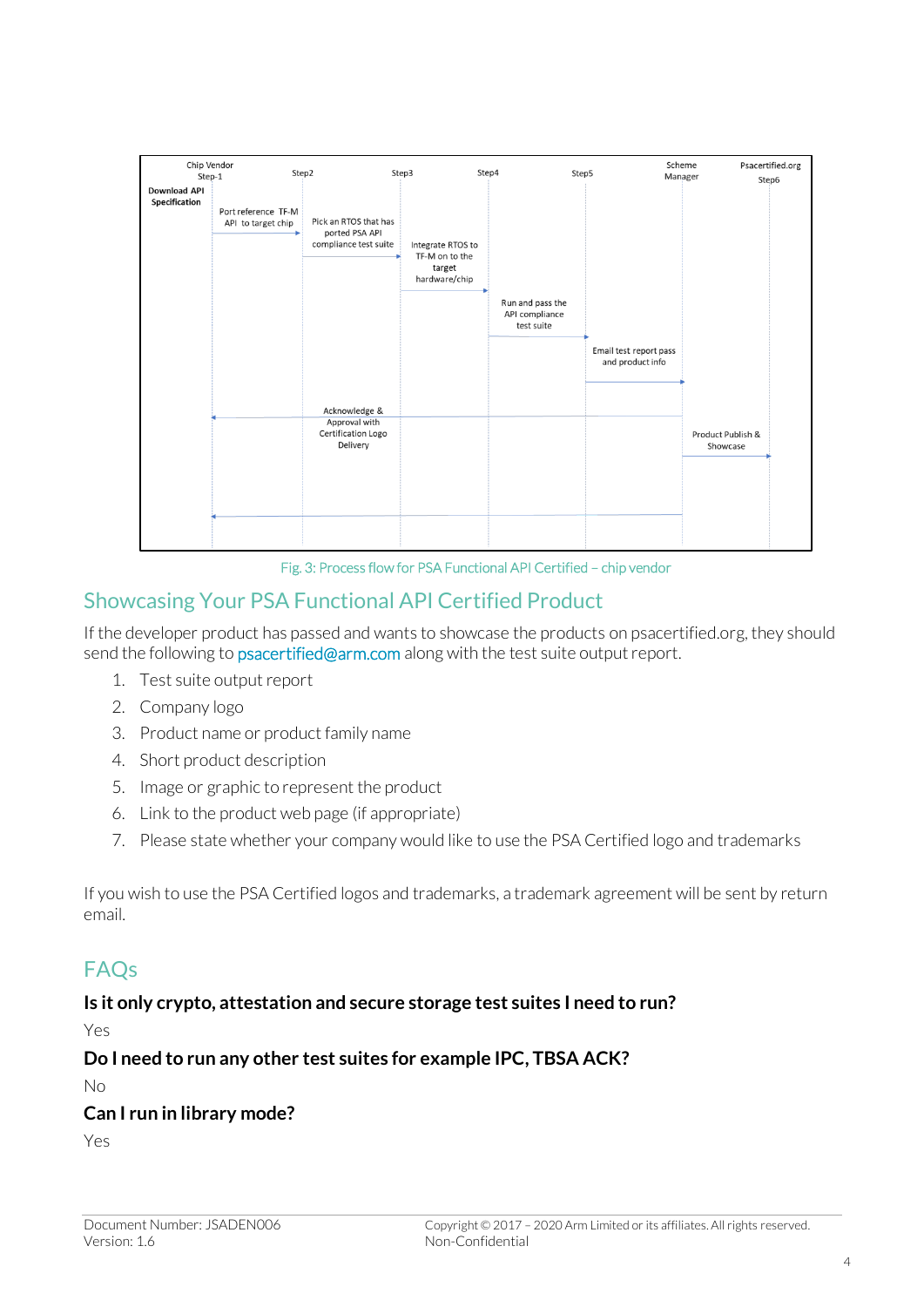# **Appendix A – Sample PSA Test Suite Output**

\*\*\*\*\* PSA Architecture Test Suite - Version 0.8 \*\*\*\*\*

> Running.. Attestation Suite \*\*\*\*\*\*\*\*\*\*\*\*\*\*\*\*\*\*\*\*\*\*\*\*\*\*\*\*\*\*\*\*\*\*\*\*\*\*\*\*\*\* TEST: 801 | DESCRIPTION: Testing initial attestation APIs [Info] Executing tests from non-secure [Check 1] Test psa\_initial\_attestation\_get\_token with Challenge 32 [Check 2] Test psa\_initial\_attestation\_get\_token with Challenge 48 [Check 3] Test psa\_initial\_attestation\_get\_token with Challenge 64 [Check 4] Test psa\_initial\_attestation\_get\_token with zero challenge size [Check 5] Test psa\_initial\_attestation\_get\_token with small challenge size [Check 6] Test psa\_initial\_attestation\_get\_token with invalid challenge size [Check 7] Test psa\_initial\_attestation\_get\_token with large challenge size [Check 8] Test psa\_initial\_attestation\_get\_token with zero as token size [Check 9] Test psa\_initial\_attestation\_get\_token with small token size [Check 10] Test psa\_initial\_attestation\_get\_token\_size with Challenge 32 [Check 11] Test psa\_initial\_attestation\_get\_token\_size with Challenge 48 [Check 12] Test psa\_initial\_attestation\_get\_token\_size with Challenge 64 [Check 13] Test psa\_initial\_attestation\_get\_token\_size with zero challenge size [Check 14] Test psa\_initial\_attestation\_get\_token\_size with small challenge size [Check 15] Test psa\_initial\_attestation\_get\_token\_size with invalid challenge size [Check 16] Test psa\_initial\_attestation\_get\_token\_size with large challenge size TEST RESULT: PASSED \*\*\*\*\*\*\*\*\*\*\*\*\*\*\*\*\*\*\*\*\*\*\*\*\*\*\*\*\*\*\*\*\*\*\*\*\*\*\*\*\*\*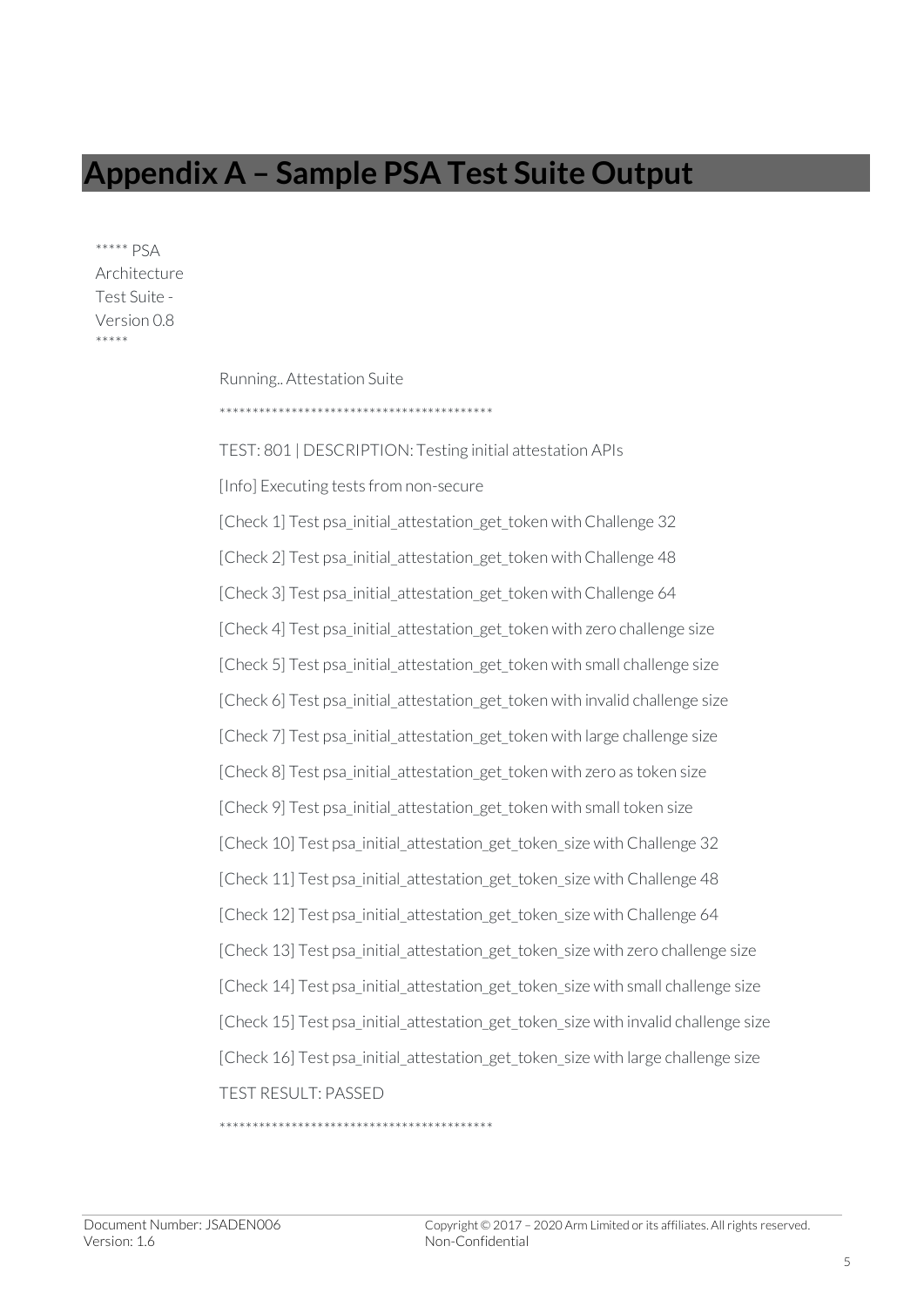\*\*\*\*\*\*\*\*\*\*\*\* Attestation Suite Report \*\*\*\*\*\*\*\*\*\* **TOTAL TESTS: 1** TOTAL PASSED: 1 TOTAL SIM ERROR: 0 TOTAL FAILED: 0 TOTAL SKIPPED: 0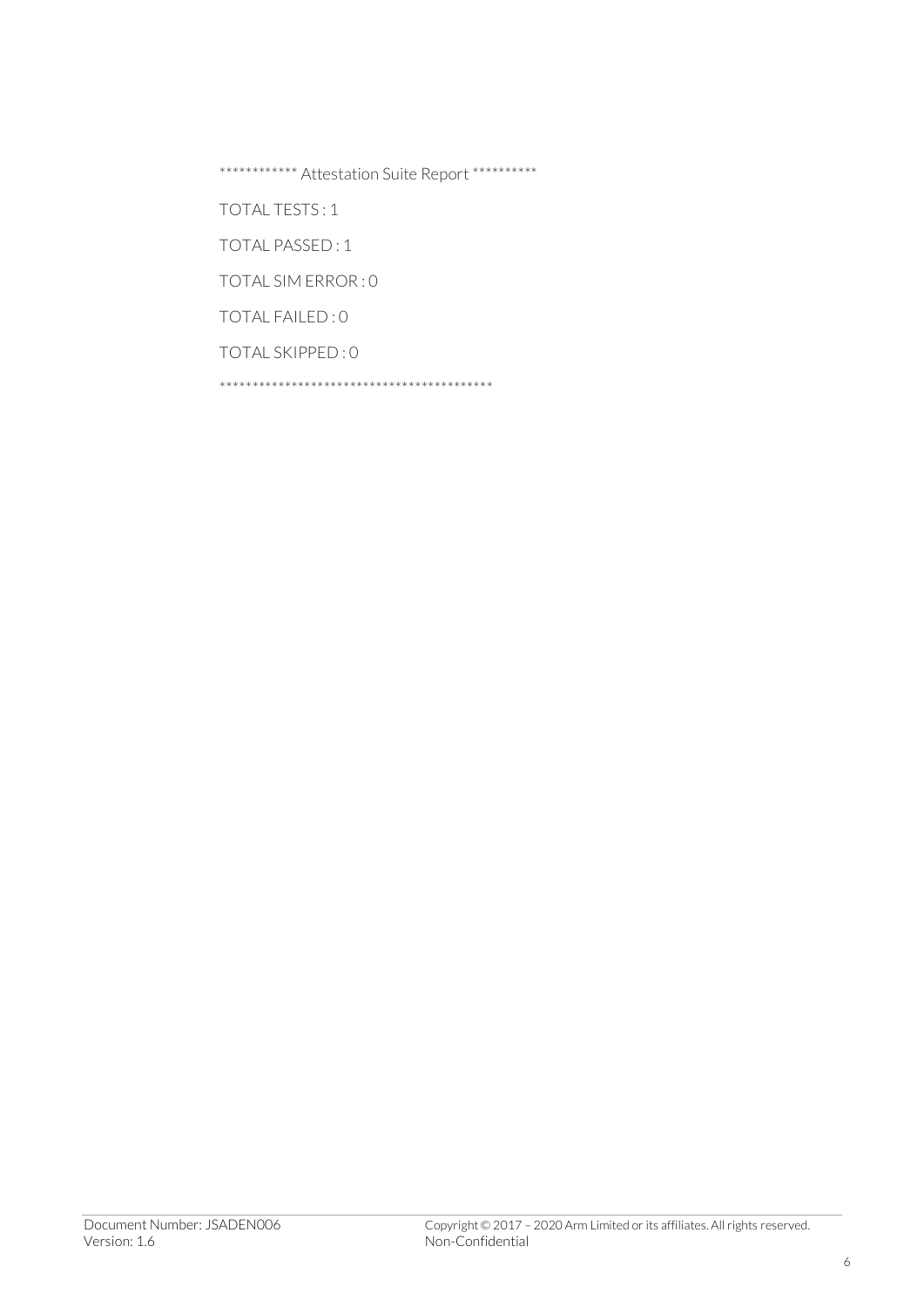\*\*\*\*\* PSA Architecture Test Suite - Version 0.8 \*\*\*\*\*

Running.. Crypto Suite

\*\*\*\*\*\*\*\*\*\*\*\*\*\*\*\*\*\*\*\*\*\*\*\*\*\*\*\*\*\*\*\*\*\*\*\*\*\*\*\*\*\*

TEST: 201 | DESCRIPTION: Testing psa\_crypto\_init API: Basic [Info] Executing tests from non-secure [Check 1] Test calling crypto functions before psa\_crypto\_init [Check 2] Test psa\_crypto\_init [Check 3] Test multiple psa\_crypto\_init TEST RESULT: PASSED \*\*\*\*\*\*\*\*\*\*\*\*\*\*\*\*\*\*\*\*\*\*\*\*\*\*\*\*\*\*\*\*\*\*\*\*\*\*\*\*\*\* TEST: 202 | DESCRIPTION: Testing crypto key management APIs [Info] Executing tests from non-secure [Check 1] Test psa\_import\_key 16 Byte AES [Check 2] Test psa\_import\_key 24 Byte AES [Check 3] Test psa\_import\_key 32 Byte AES [Check 4] Test psa\_import\_key with DES 64 bit key [Check 5] Test psa\_import\_key with Triple DES 2-Key [Check 6] Test psa\_import\_key with Triple DES 3-Key [Check 7] Test psa\_import\_key with key data greater than the algorithm size [Check 8] Test psa\_import\_key with incorrect key data size [Check 9] Test psa\_import\_key with incorrect key type [Check 10] Test psa\_import\_key with already occupied key slot [Check 11] Test psa\_import\_key with invalid key slot [Check 12] Test psa\_import\_key with zero key slot TEST RESULT: PASSED \*\*\*\*\*\*\*\*\*\*\*\*\*\*\*\*\*\*\*\*\*\*\*\*\*\*\*\*\*\*\*\*\*\*\*\*\*\*\*\*\*\*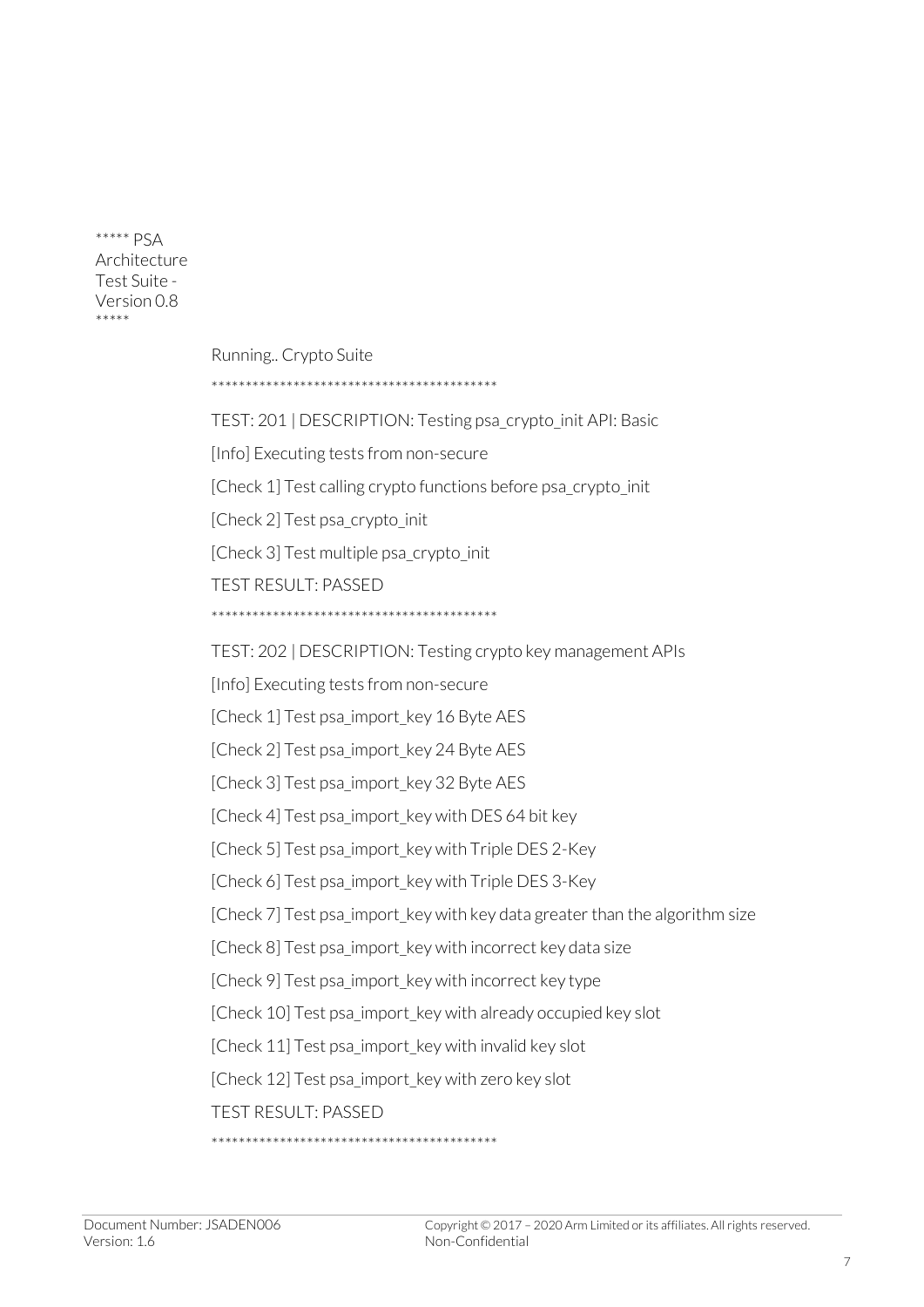TEST: 203 | DESCRIPTION: Testing crypto key management APIs

[Info] Executing tests from non-secure

[Check 1] Test psa\_export\_key 16 Byte AES

[Check 2] Test psa\_export\_key 24 Byte AES

[Check 3] Test psa\_export\_key 32 Byte AES

[Check 4] Test psa\_export\_key with DES 64 bit key

[Check 5] Test psa\_export\_key with Triple DES 2-Key

[Check 6] Test psa\_export\_key with Triple DES 3-Key

[Check 7] Test psa\_export\_key with key policy verify

[Check 8] Test psa\_export\_key with invalid key slot

[Check 9] Test psa\_export\_key with zero key slot

[Check 10] Test psa\_export\_key with less buffer size [Check 11] Test psa\_export\_key with empty key slot

TEST RESULT: PASSED

\*\*\*\*\*\*\*\*\*\*\*\*\*\*\*\*\*\*\*\*\*\*\*\*\*\*\*\*\*\*\*\*\*\*\*\*\*\*\*\*\*\*

TEST: 204 | DESCRIPTION: Testing crypto key management APIs

[Info] Executing tests from non-secure

[Check 1] Test psa\_export\_public\_key 16 Byte AES

[Check 2] Test psa\_export\_public\_key 24 Byte AES

[Check 3] Test psa\_export\_public\_key 32 Byte AES

[Check 4] Test psa\_export\_public\_key with DES 64 bit key

[Check 5] Test psa\_export\_public\_key with Triple DES 2-Key

[Check 6] Test psa\_export\_public\_key with Triple DES 3-Key

TEST RESULT: PASSED

\*\*\*\*\*\*\*\*\*\*\*\*\*\*\*\*\*\*\*\*\*\*\*\*\*\*\*\*\*\*\*\*\*\*\*\*\*\*\*\*\*\*

TEST: 205 | DESCRIPTION: Testing crypto key management APIs [Info] Executing tests from non-secure [Check 1] Test psa\_destroy\_key 16 Byte AES [Check 2] Test psa\_destroy\_key 24 Byte AES [Check 3] Test psa\_destroy\_key 32 Byte AES [Check 4] Test psa\_destroy\_key with DES 64 bit key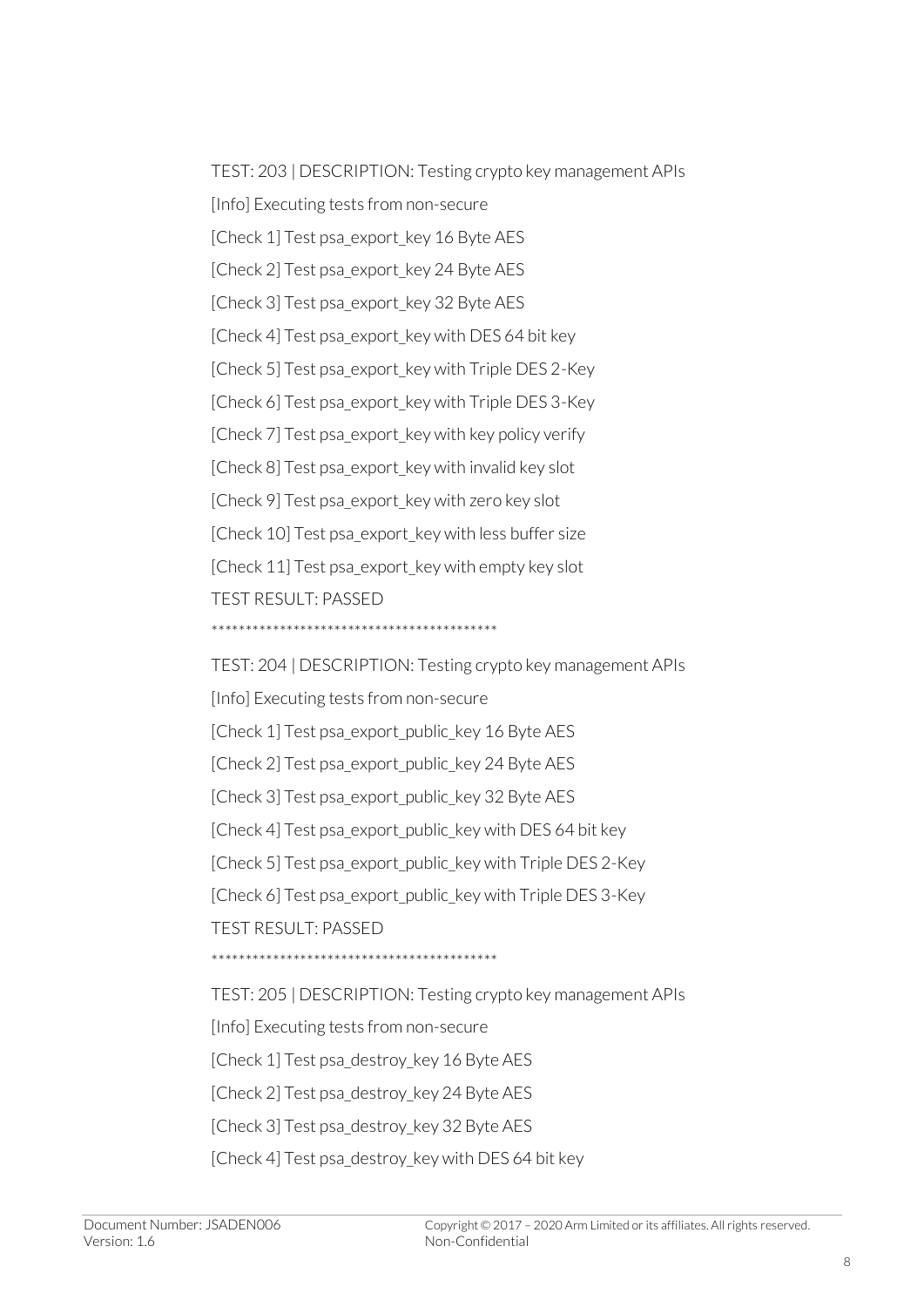[Check 5] Test psa\_destroy\_key with Triple DES 2-Key [Check 6] Test psa\_destroy\_key with Triple DES 3-Key [Check 7] Test psa\_destroy\_key with invalid key slot [Check 8] Test psa\_destroy\_key with zero key slot [Check 9] Test psa\_destroy\_key with empty key slot TEST RESULT: PASSED

\*\*\*\*\*\*\*\*\*\*\*\*\*\*\*\*\*\*\*\*\*\*\*\*\*\*\*\*\*\*\*\*\*\*\*\*\*\*\*\*\*\*

TEST: 206 | DESCRIPTION: Testing crypto key management APIs

[Info] Executing tests from non-secure

[Check 1] Test psa\_get\_key\_information 16 Byte AES

[Check 2] Test psa\_get\_key\_information 24 Byte AES

[Check 3] Test psa\_get\_key\_information 32 Byte AES

[Check 4] Test psa\_get\_key\_information wit DE¦[Check 5] Test psa\_get\_key\_information with Triple DES 2-Key

[Check 6] Test psa\_get\_key\_information with Triple DES 3-Key

[Check 7] Test psa\_get\_key\_information with invalid key slot

[Check 8] Test psa\_get\_key\_information with zero key slot

[Check 9] Test psa\_get\_key\_information with empty key slot

TEST RESULT: PASSED

\*\*\*\*\*\*\*\*\*\*\*\*\*\*\*\*\*\*\*\*\*\*\*\*\*\*\*\*\*\*\*\*\*\*\*\*\*\*\*\*\*\*

TEST: 207 | DESCRIPTION: Testing crypto key management APIs

[Info] Executing tests from non-secure

[Check 1] Test psa\_set\_key\_policy 16 Byte AES

[Check 2] Test psa\_set\_key\_policy 24 Byte AES

[Check 3] Test psa\_set\_key\_policy 32 Byte AES

[Check 4] Test psa\_set\_key\_policy with DES 64 bit key

[Check 5] Test psa\_set\_key\_policy with Triple DES 2-Key

[Check 6] Test psa\_set\_key\_policy with Triple DES 3-Key

[Check 7] Test psa\_set\_key\_policy with already occupied key slot

[Check 8] Test psa\_set\_key\_policy with invalid key slot

[Check 9] Test psa\_set\_key\_policy with zero key slot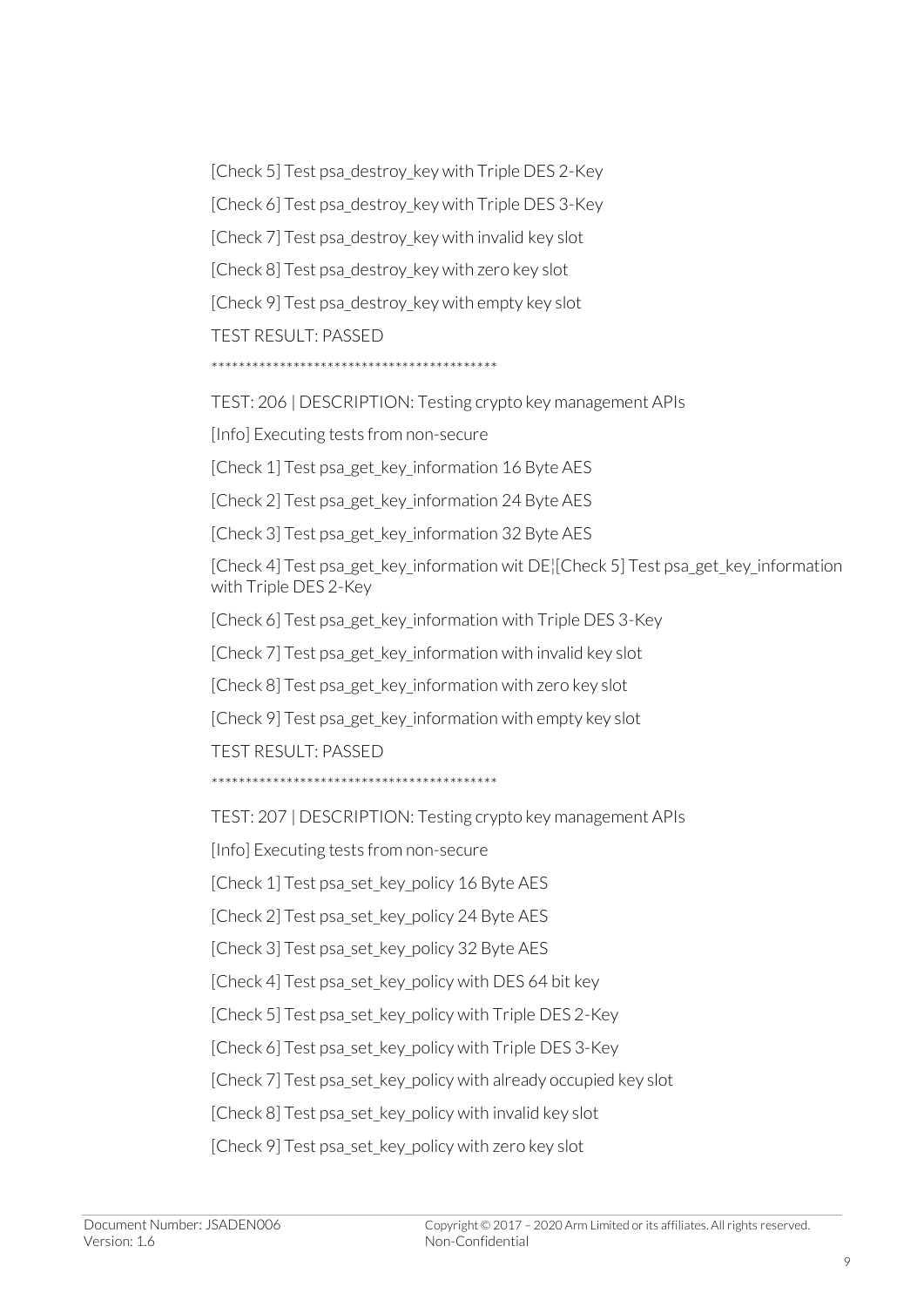[Check 10] Test psa\_set\_key\_policy with invalid usage TEST RESULT: PASSED

\*\*\*\*\*\*\*\*\*\*\*\*\*\*\*\*\*\*\*\*\*\*\*\*\*\*\*\*\*\*\*\*\*\*\*\*\*\*\*\*\*\*

TEST: 208 | DESCRIPTION: Testing crypto key management APIs [Info] Executing tests from non-secure [Check 1] Test psa\_get\_key\_policy 16 Byte AES [Check 2] Test psa\_get\_key\_policy 24 Byte AES [Check 3] Test psa\_get\_key\_policy 32 Byte AES [Check 4] Test psa\_get\_key\_policy with DES 64 bit key [Check 5] Test psa\_get\_key\_policy with Triple DES 2-Key [Check 6] Test psa\_get\_key\_policy with Triple DES 3-Key [Check 7] Test psa\_get\_key\_policy with invalid key slot [Check 8] Test psa\_get\_key\_policy with zero key slot TEST RESULT: PASSED \*\*\*\*\*\*\*\*\*\*\*\*\*\*\*\*\*\*\*\*\*\*\*\*\*\*\*\*\*\*\*\*\*\*\*\*\*\*\*\*\*\*

TEST: 209 | DESCRIPTION: Testing crypto key management APIs [Info] Executing tests from non-secure [Check 1] Test psa\_set\_key\_lifetime 16 Byte AES [Check 2] Test psa\_set\_key\_lifetime with Triple DES 2-Key [Check 3] Test psa\_set\_key\_lifetime with invalid key slot [Check 4] Test psa\_set\_key\_lifetime with zero key slot [Check 5] Test psa\_set\_key\_lifetime with invalid lifetime TEST RESULT: PASSED \*\*\*\*\*\*\*\*\*\*\*\*\*\*\*\*\*\*\*\*\*\*\*\*\*\*\*\*\*\*\*\*\*\*\*\*\*\*\*\*\*\* TEST: 210 | DESCRIPTION: Testing crypto key management APIs [Info] Executing tests from non-secure [Check 1] Test psa\_get\_key\_lifetime 16 Byte AES [Check 2] Test psa\_get\_key\_lifetime with Triple DES 2-Key [Check 3] Test psa\_get\_key\_lifetime with invalid key slot [Check 4] Test psa\_get\_key\_lifetime with zero key slot TEST RESULT: PASSED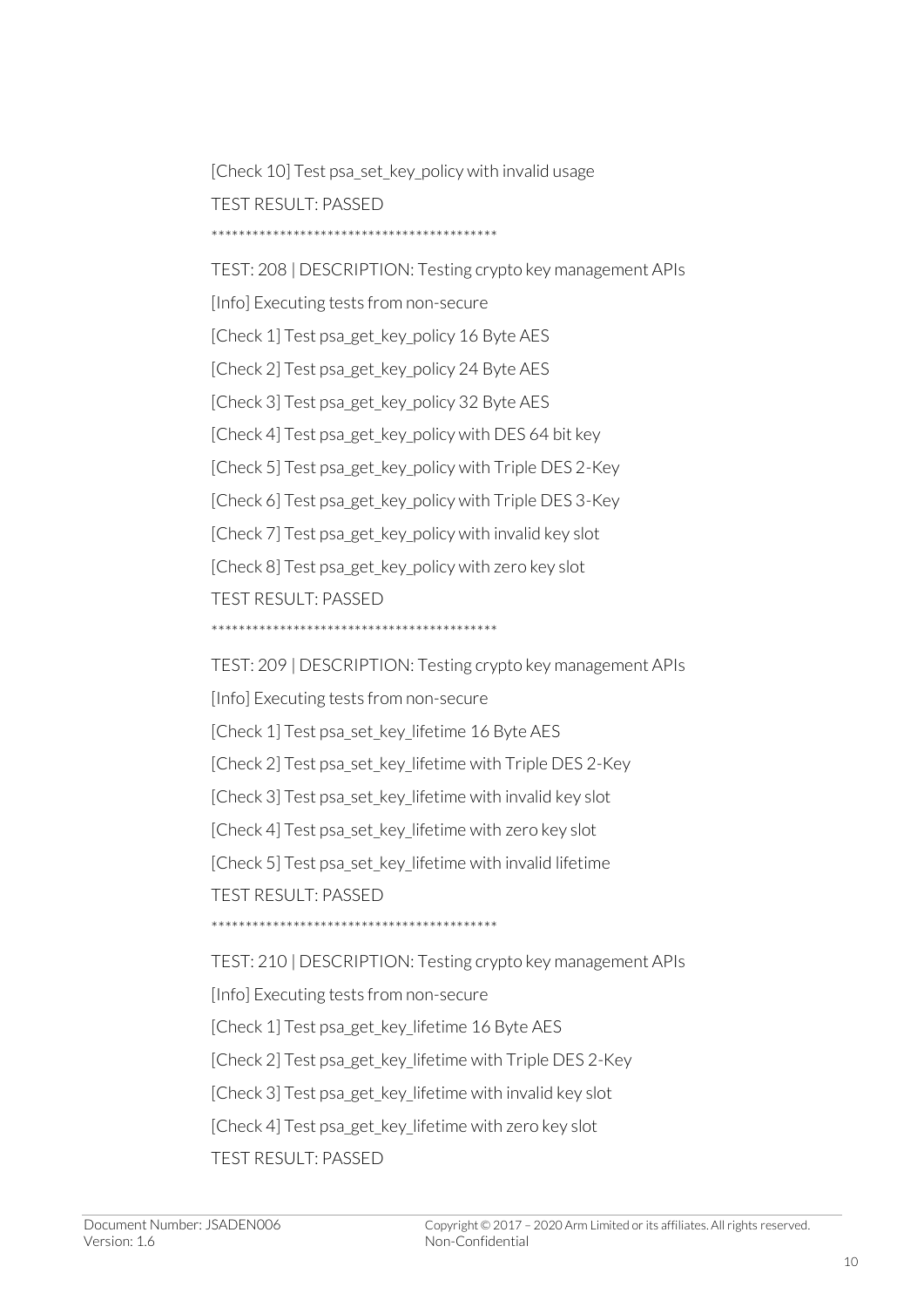\*\*\*\*\*\*\*\*\*\*\*\*\*\*\*\*\*\*\*\*\*\*\*\*\*\*\*\*\*\*\*\*\*\*\*\*\*\*\*\*\*\*

TEST: 211 | DESCRIPTION: Testing crypto hash functions APIs [Info] Executing tests from non-secure [Check 1] Test psa\_hash\_setup with MD2 algorithm [Check 2] Test psa hash setup with MD4 algorithm [Check 3] Test psa hash setup with MD5 algorithm [Check 4] Test psa\_hash\_setup with RIPEMD160 algorithm [Check 5] Test psa hash setup with SHA1 algorithm [Check 6] Test psa hash setup with SHA224 algorithm [Check 7] Test psa hash setup with SHA256 algorithm [Check 8] Test psa hash setup with SHA384 algorithm [Check 9] Test psa\_hash\_setup with SHA512 algorithm [Check 10] Test psa\_hash\_setup with Invalid algorithm TEST RESULT: PASSED

\*\*\*\*\*\*\*\*\*\*\*\*\*\*\*\*\*\*\*\*\*\*\*\*\*\*\*\*\*\*\*\*\*\*\*\*\*\*\*\*\*\*

TEST: 212 | DESCRIPTION: Testing crypto hash functions APIs [Info] Executing tests from non-secure [Check 1] Test psa hash update with MD2 algorithm [Check 2] Test psa hash update with MD4 algorithm [Check 3] Test psa hash update with MD5 algorithm [Check 4] Test psa\_hash\_update with RIPEMD160 algorithm [Check 5] Test psa hash update with SHA1 algorithm [Check 6] Test psa hash update with SHA224 algorithm [Check 7] Test psa\_hash\_update with SHA256 algorithm [Check 8] Test psa hash update with SHA384 algorithm [Check 9] Test psa hash update with SHA512 algorithm [Check 10] Test psa\_hash\_update without hash setup [Check 11] Test psa hash update with completed operation handle TEST RESULT: PASSED \*\*\*\*\*\*\*\*\*\*\*\*\*\*\*\*\*\*\*\*\*\*\*\*\*\*\*\*\*\*\*\*\*\*\*\*\*\*\*\*\*\*

TEST: 213 | DESCRIPTION: Testing crypto hash functions APIs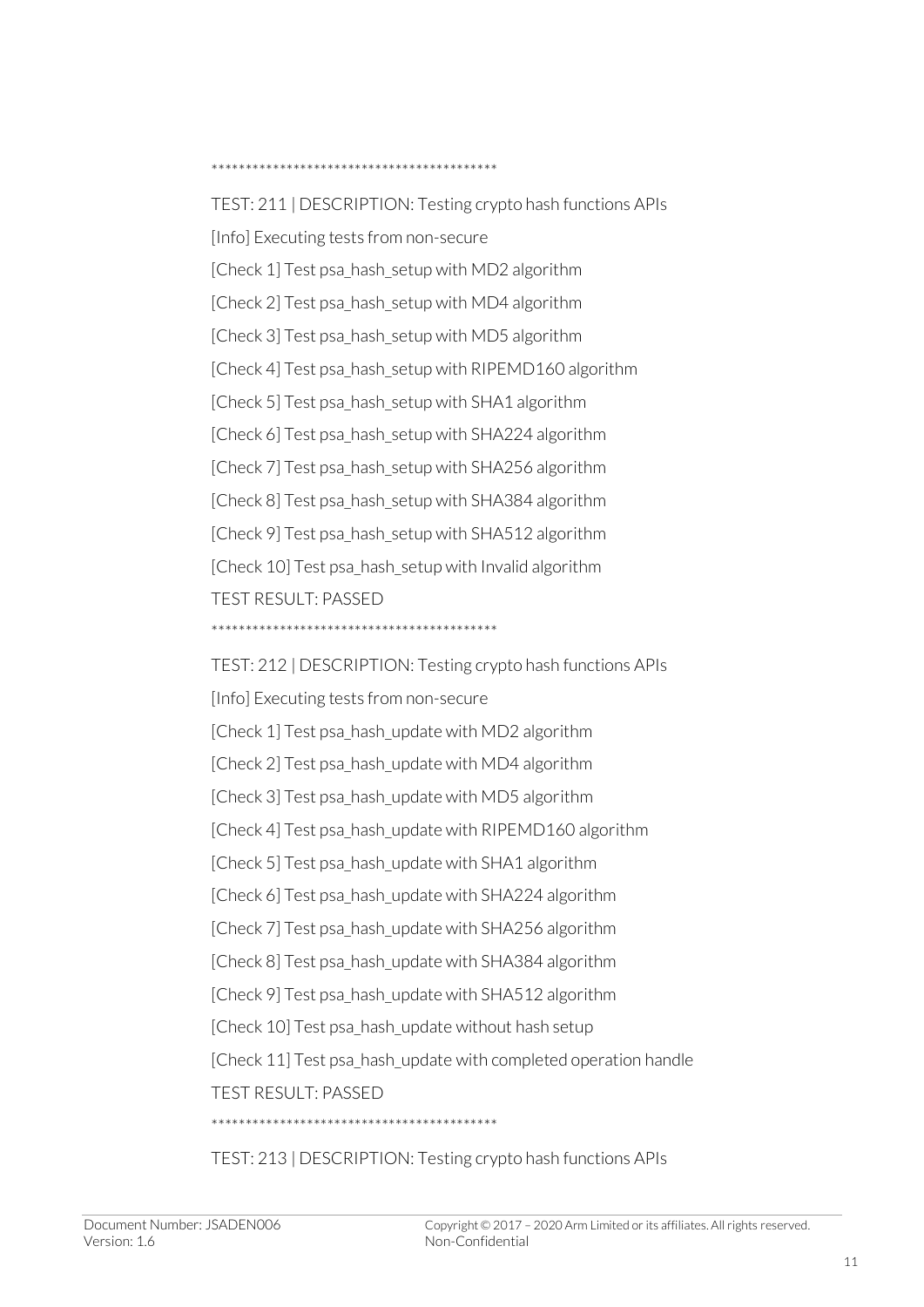[Info] Executing tests from non-secure [Check 1] Test psa\_hash\_verify with MD2 algorithm [Check 2] Test psa hash verify with MD4 algorithm [Check 3] Test psa hash verify with MD5 algorithm [Check 4] Test psa\_hash\_verify with RIPEMD160 algorithm [Check 5] Test psa hash verify with SHA1 algorithm [Check 6] Test psa hash verify with SHA224 algorithm [Check 7] Test psa hash verify with SHA256 algorithm [Check 8] Test psa hash verify with SHA384 algorithm [Check 9] Test psa hash verify with SHA512 algorithm [Check 10] Test psa\_hash\_verify with incorrect expected hash [Check 11] Test psa\_hash\_verify with incorrect hash length [Check 12] test psa hash verify with inactive & invalid operation handle TEST RESULT: PASSED

\*\*\*\*\*\*\*\*\*\*\*\*\*\*\*\*\*\*\*\*\*\*\*\*\*\*\*\*\*\*\*\*\*\*\*\*\*\*\*\*\*\*

TEST: 214 | DESCRIPTION: Testing crypto hash functions APIs [Info] Executing tests from non-secure [Check 1] Test psa\_hash\_finish with MD2 algorithm [Check 2] Test psa\_hash\_finish with MD4 algorithm [Check 3] Test psa hash finish with MD5 algorithm [Check 4] Test psa\_hash\_finish with RIPEMD160 algorithm [Check 5] Test psa hash finish with SHA1 algorithm [Check 6] Test psa\_hash\_finish with SHA224 algorithm [Check 7] Test psa\_hash\_finish with SHA256 algorithm [Check 8] Test psa\_hash\_finish with SHA384 algorithm [Check 9] Test psa\_hash\_finish with SHA512 algorithm [Check 10] test psa\_hash\_finish with inactive operation handle [Check 11] test psa\_hash\_finish with invalid hash buffer size TEST RESULT: PASSED \*\*\*\*\*\*\*\*\*\*\*\*\*\*\*\*\*\*\*\*\*\*\*\*\*\*\*\*\*\*\*\*\*\*\*\*\*\*\*\*\*\*

TEST: 215 | DESCRIPTION: Testing crypto hash functions APIs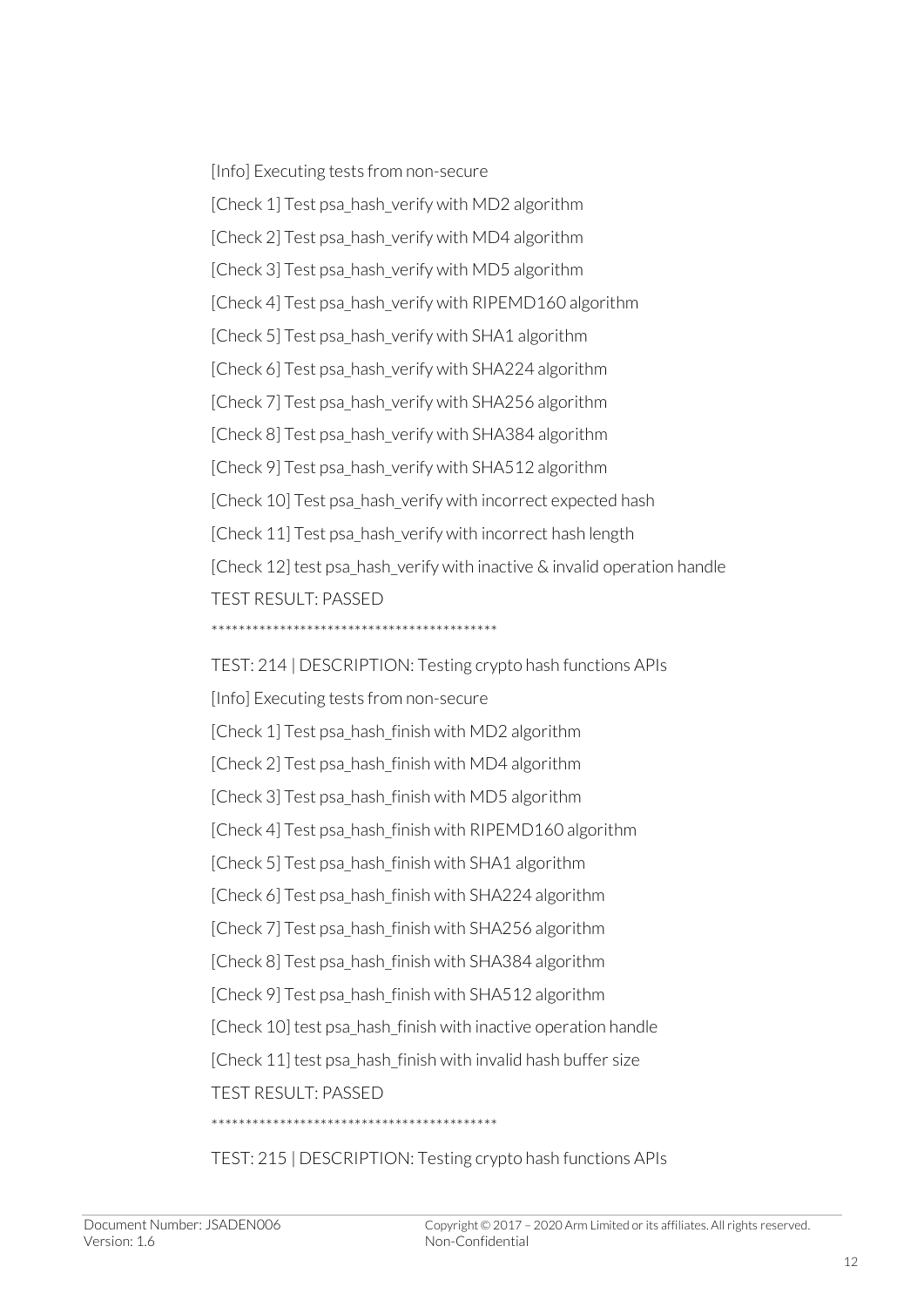[Info] Executing tests from non-secure [Check 1] Test psa\_hash\_abort with MD2 algorithm [Check 2] Test psa\_hash\_abort with MD4 algorithm [Check 3] Test psa\_hash\_abort with MD5 algorithm [Check 4] Test psa\_hash\_abort with RIPEMD160 algorithm [Check 5] Test psa hash abort with SHA1 algorithm [Check 6] Test psa hash abort with SHA224 algorithm [Check 7] Test psa hash abort with SHA256 algorithm [Check 8] Test psa hash abort with SHA384 algorithm [Check 9] Test psa\_hash\_abort with SHA512 algorithm [Check 10] Test psa\_hash\_finish after calling psa\_hash\_abort TEST RESULT: PASSED

\*\*\*\*\*\*\*\*\*\*\*\*\*\*\*\*\*\*\*\*\*\*\*\*\*\*\*\*\*\*\*\*\*\*\*\*\*\*\*\*\*\*

TEST: 223 | DESCRIPTION: Testing crypto key management APIs [Info] Executing tests from non-secure [Check 1] Test psa\_key\_policy\_get\_usage with usage as encrypt [Check 2] Test psa key policy get usage with usage as decrypt [Check 3] Test psa key policy get usage with usage as derive [Check 4] Test psa key policy get usage with usage as export [Check 5] Test psa\_key\_policy\_get\_usage with usage as sign [Check 6] Test psa key policy get usage with usage as verify TEST RESULT: PASSED \*\*\*\*\*\*\*\*\*\*\*\*\*\*\*\*\*\*\*\*\*\*\*\*\*\*\*\*\*\*\*\*\*\*\*\*\*\*\*\*\*\* TEST: 224 | DESCRIPTION: Testing crypto AEAD APIs [Info] Executing tests from non-secure [Check 1] Test psa\_aead\_encrypt - CCM - 16B AES - 13B nounce & 8B addi data [Check 2] Test psa\_aead\_encrypt - AES-CCM [Check 3] Test psa\_aead\_encrypt - GCM - 16B AES - 12B Nounce & 12B addi data [Check 4] Test psa\_aead\_encrypt - DES Key [Check 5] Test psa\_aead\_encrypt - Empty key slot [Check 6] Test psa aead encrypt - Zero key slot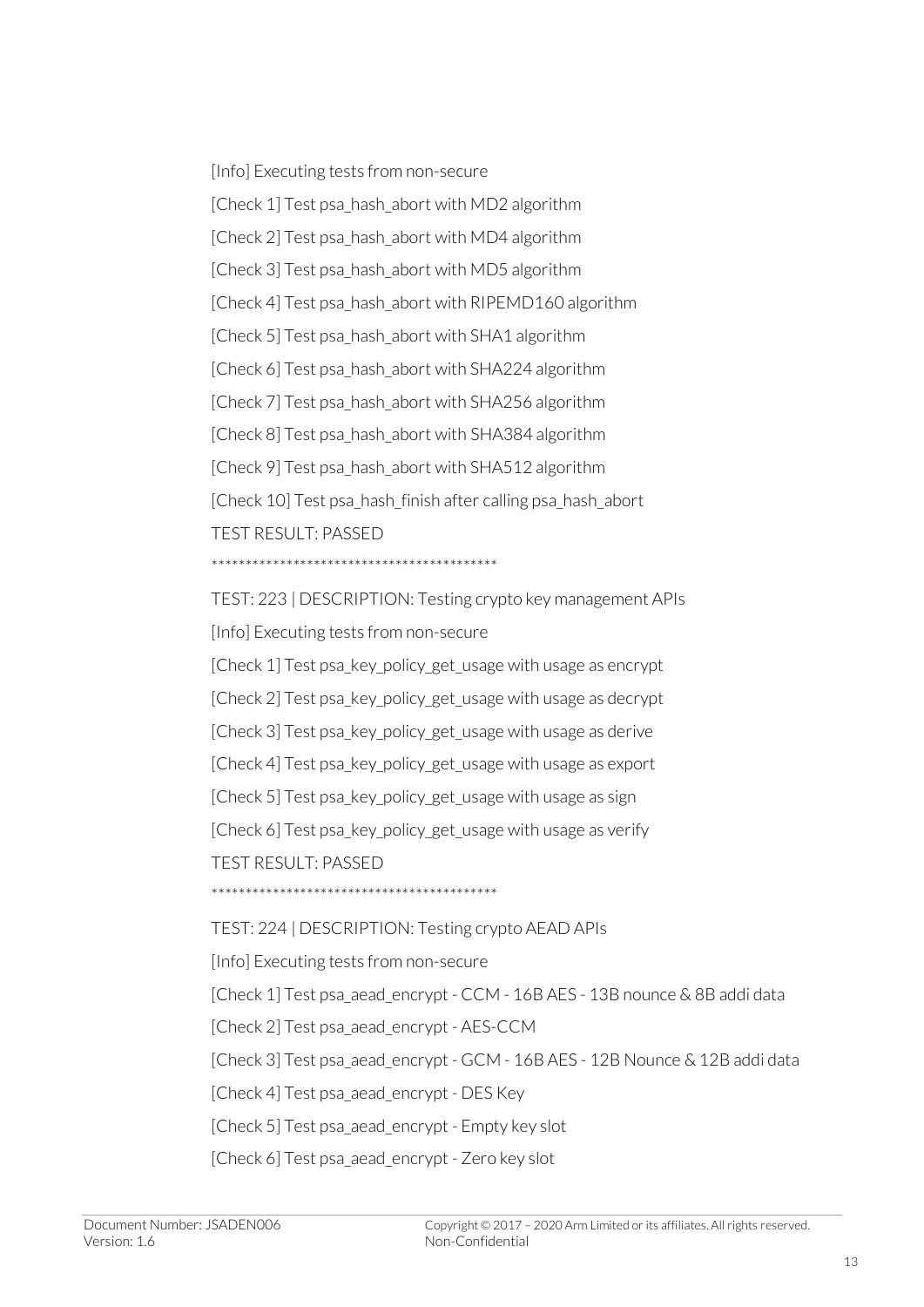[Check 7] Test psa\_aead\_encrypt - Invalid key slot [Check 8] Test psa\_aead\_encrypt - Unsupported Algorithm [Check 9] Test psa\_aead\_encrypt - Invalid key usage [Check 10] Test psa\_aead\_encrypt - Small output buffer size TEST RESULT: PASSED \*\*\*\*\*\*\*\*\*\*\*\*\*\*\*\*\*\*\*\*\*\*\*\*\*\*\*\*\*\*\*\*\*\*\*\*\*\*\*\*\*\* TEST: 225 | DESCRIPTION: Testing crypto AEAD APIs

[Info] Executing tests from non-secure

[Check 1] Test psa aead decrypt - CCM - 16B AES - 13B nounce & 8B addi data

[Check 2] Test psa\_aead\_decrypt - AES-CCM

[Check 3] Test psa\_aead\_decrypt - GCM - 16B AES - 12B Nounce & 12B addi data

[Check 4] Test psa\_aead\_decrypt - DES Key

[Check 5] Test psa aead decrypt - Empty key slot

[Check 6] Test psa\_aead\_decrypt - Zero key slot

[Check 7] Test psa\_aead\_decrypt - Invalid key slot

[Check 8] Test psa\_aead\_decrypt - Unsupported Algorithm

[Check 9] Test psa\_aead\_decrypt - Invalid key usage

[Check 10] Test psa\_aead\_decrypt - Small output buffer size

[Check 11] Test psa\_aead\_decrypt - Invalid cipher text

[Check 12] Test psa\_aead\_decrypt - Invalid cipher text size

TEST RESULT: PASSED

\*\*\*\*\*\*\*\*\*\*\*\*\*\*\*\*\*\*\*\*\*\*\*\*\*\*\*\*\*\*\*\*\*\*\*\*\*\*

TEST: 232 | DESCRIPTION: Testing crypto symmetric cipher APIs

[Info] Executing tests from non-secure

[Check 1] Test psa\_cipher\_encrypt\_setup 16 Byte AES

[Check 2] Test psa\_cipher\_encrypt\_setup 24 Byte AES

[Check 3] Test psa\_cipher\_encrypt\_setup 32 Byte AES

[Check 4] Test psa\_cipher\_encrypt\_setup DES 64 bit key

[Check 5] Test psa\_cipher\_encrypt\_setup Triple DES 2-Key

[Check 6] Test psa\_cipher\_encrypt\_setup Triple DES 3-Key

[Check 7] Test psa\_cipher\_encrypt\_setup 16 Byte raw data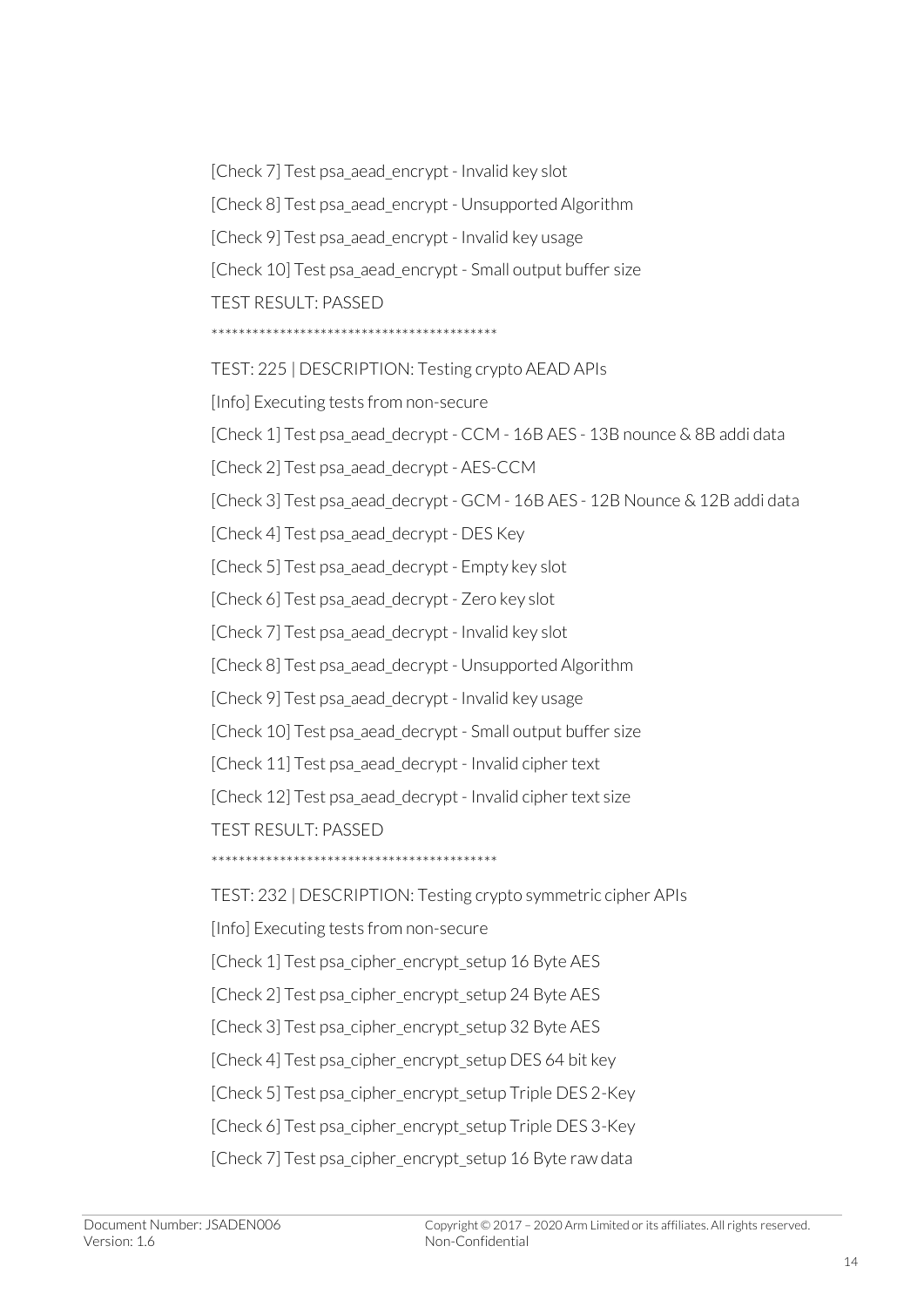[Check 8] Test psa\_cipher\_encrypt\_setup - not a cipher algorithm [Check 9] Test psa\_cipher\_encrypt\_setup - unknown cipher algorithm [Check 10] Test psa\_cipher\_encrypt\_setup - incompatible key ARC4 [Check 11] Test psa\_cipher\_encrypt\_setup - invalid key slot [Check 12] Test psa\_cipher\_encrypt\_setup - empty key slot [Check 13] Test psa\_cipher\_encrypt\_setup - zero as key slot [Check 14] Test psa\_cipher\_encrypt\_setup - incorrect usage TEST RESULT: PASSED

\*\*\*\*\*\*\*\*\*\*\*\*\*\*\*\*\*\*\*\*\*\*\*\*\*\*\*\*\*\*\*\*\*\*\*\*\*\*\*\*\*\*

TEST: 233 | DESCRIPTION: Testing crypto symmetric cipher APIs [Info] Executing tests from non-secure [Check 1] Test psa\_cipher\_decrypt\_setup 16 Byte AES [Check 2] Test psa\_cipher\_decrypt\_setup 24 Byte AES [Check 3] Test psa\_cipher\_decrypt\_setup 32 Byte AES [Check 4] Test psa\_cipher\_decrypt\_setup DES 64 bit key [Check 5] Test psa\_cipher\_decrypt\_setup Triple DES 2-Key [Check 6] Test psa\_cipher\_decrypt\_setup Triple DES 3-Key [Check 7] Test psa\_cipher\_decrypt\_setup 16 Byte raw data [Check 8] Test psa\_cipher\_decrypt\_setup - not a cipher algorithm [Check 9] Test psa\_cipher\_decrypt\_setup - unknown cipher algorithm [Check 10] Test psa\_cipher\_decrypt\_setup - incompatible key ARC4 [Check 11] Test psa\_cipher\_decrypt\_setup - invalid key slot [Check 12] Test psa\_cipher\_decrypt\_setup - empty key slot [Check 13] Test psa\_cipher\_decrypt\_setup - zero as key slot [Check 14] Test psa\_cipher\_decrypt\_setup - incorrect usage TEST RESULT: PASSED \*\*\*\*\*\*\*\*\*\*\*\*\*\*\*\*\*\*\*\*\*\*\*\*\*\*\*\*\*\*\*\*\*\*\*\*\*\*

TEST: 235 | DESCRIPTION: Testing crypto symmetric cipher APIs [Info] Executing tests from non-secure [Check 1] Test psa\_cipher\_set\_iv 16 Byte AES [Check 2] Test psa\_cipher\_set\_iv 24 Byte AES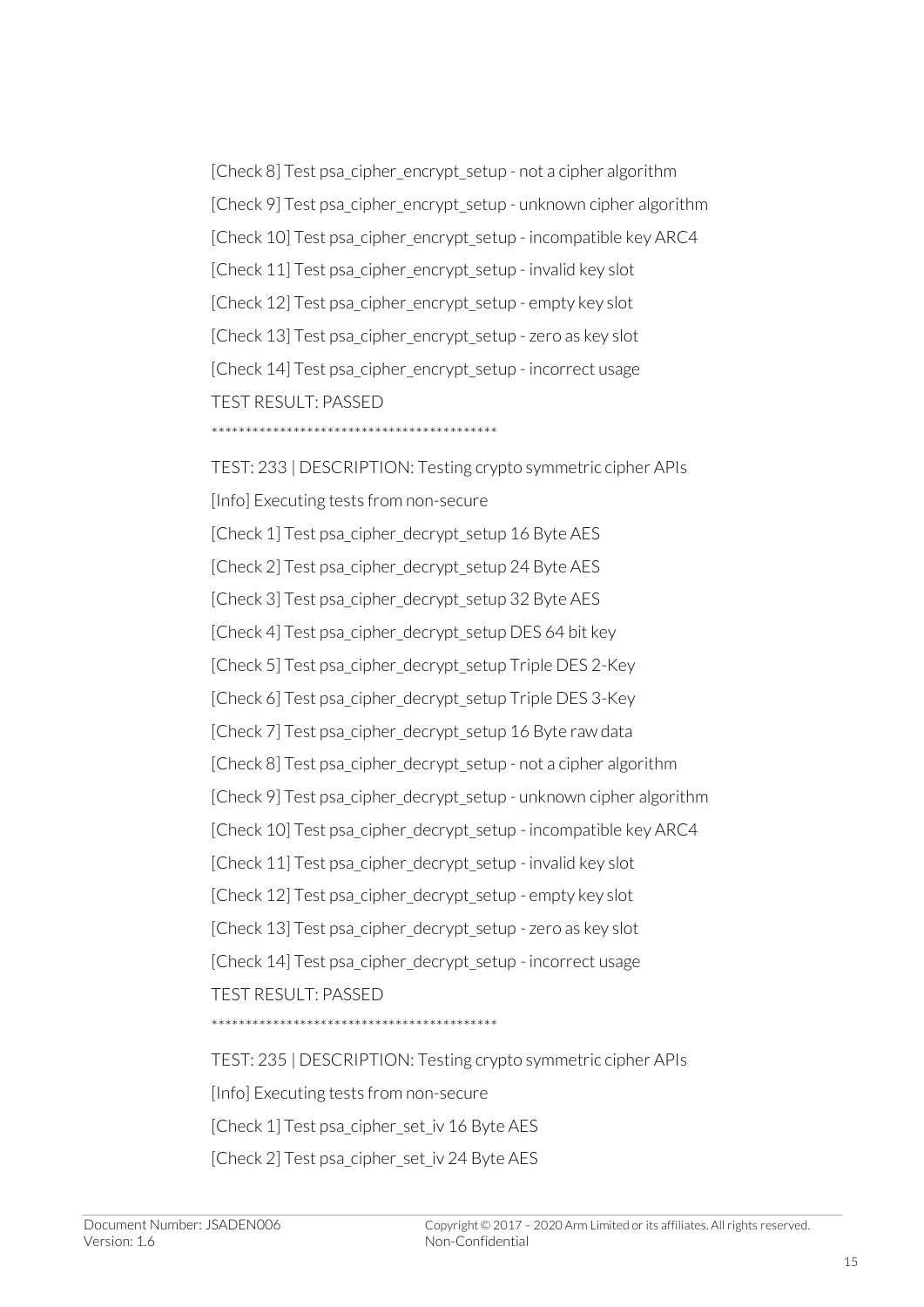[Check 3] Test psa\_cipher\_set\_iv 32 Byte AES [Check 4] Test psa\_cipher\_set\_iv DES 64 bit key [Check 5] Test psa\_cipher\_set\_iv Triple DES 2-Key [Check 6] Test psa\_cipher\_set\_iv Triple DES 3-Key [Check 7] Test psa\_cipher\_set\_iv AES - small iv buffer [Check 8] Test psa\_cipher\_set\_iv DES - small iv buffer [Check 9] Test psa\_cipher\_set\_iv AES - large iv buffer [Check 10] Test psa\_cipher\_set\_iv DES - large iv buffer TEST RESULT: PASSED \*\*\*\*\*\*\*\*\*\*\*\*\*\*\*\*\*\*\*\*\*\*\*\*\*\*\*\*\*\*\*\*\*\*\*\*\*\*\*\*\*\*

TEST: 236 | DESCRIPTION: Testing crypto symmetric cipher APIs [Info] Executing tests from non-secure [Check 1] Test psa\_cipher\_update - Encrypt - AES CBC\_NO\_PADDING [Check 2] Test psa\_cipher\_update - Encrypt - AES CBC\_NO\_PADDING (Short input) [Check 3] Test psa\_cipher\_update - Encrypt - AES CBC\_PKCS7 [Check 4] Test psa\_cipher\_update - Encrypt - AES CBC\_PKCS7 (Short input) [Check 5] Test psa\_cipher\_update - Encrypt - AES CTR [Check 6] Test psa\_cipher\_update - Encrypt - DES CBC (nopad) [Check 7] Test psa\_cipher\_update - Encrypt - 2-key 3DE -CBC (nopad) [Check 8] Test psa\_cipher\_update - Encrypt - 3-key 3DE -CBC (nopad) [Check 9] Test psa\_cipher\_update - small output buffer size [Check 10] Test psa\_cipher\_update - Decrypt - AES CBC\_NO\_PADDING [Check 11] Test psa\_cipher\_update - Decrypt - AES CBC\_NO\_PADDING (Short input) [Check 12] Test psa\_cipher\_update - Decrypt - AES CBC\_PKCS7 [Check 13] Test psa\_cipher\_update - Decrypt - AES CBC\_PKCS7 (Short input) [Check 14] Test psa\_cipher\_update - Decrypt - AES CTR [Check 15] Test psa\_cipher\_update - Decrypt - DES CBC (nopad) [Check 16] Test psa\_cipher\_update - Decrypt - 2-key 3DE -CBC (nopad) [Check 17] Test psa\_cipher\_update - Decrypt - 3-key 3DE -CBC (nopad) TEST RESULT: PASSED \*\*\*\*\*\*\*\*\*\*\*\*\*\*\*\*\*\*\*\*\*\*\*\*\*\*\*\*\*\*\*\*\*\*\*\*\*\*\*\*\*\*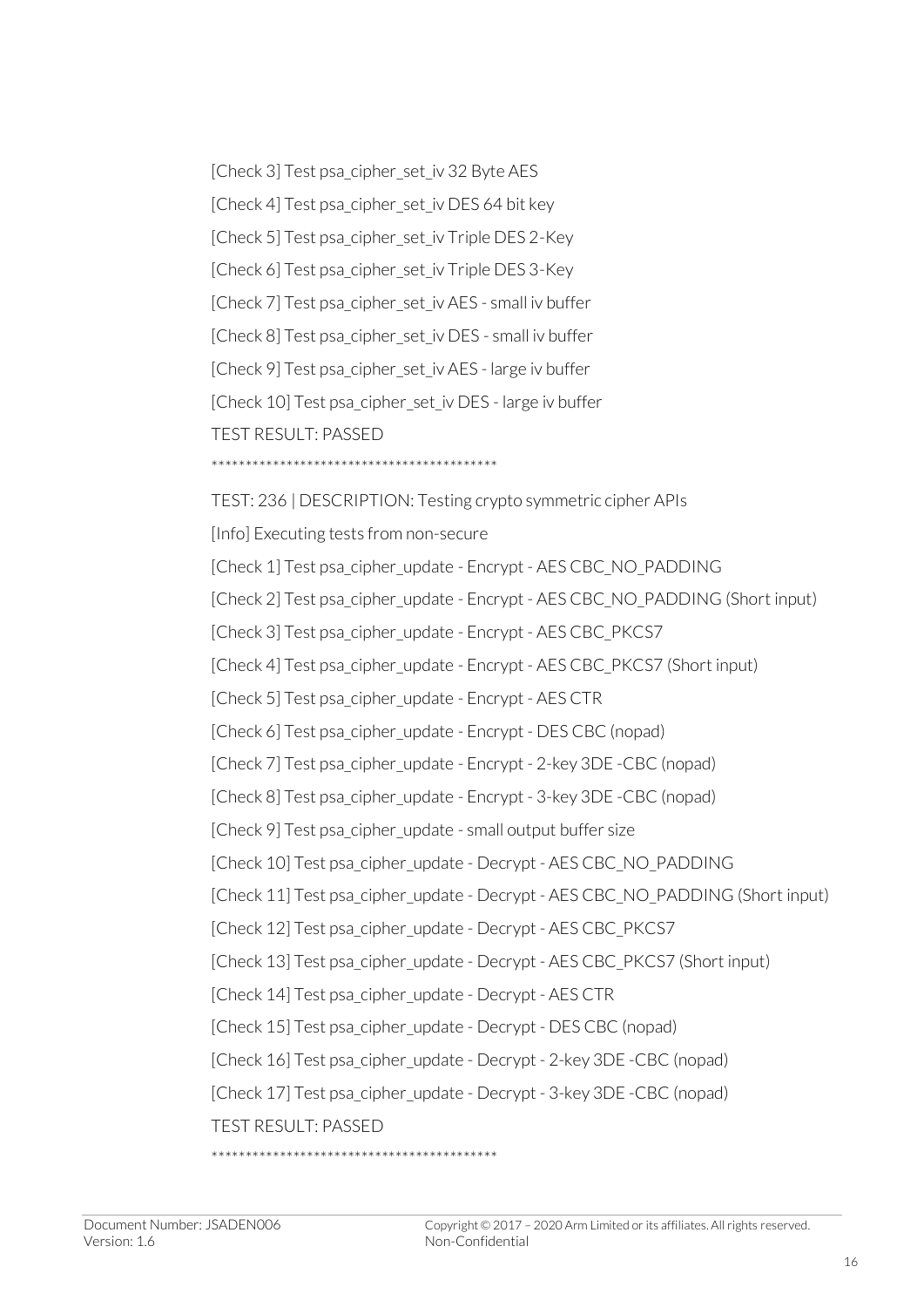TEST: 237 | DESCRIPTION: Testing crypto symmetric cipher APIs

[Info] Executing tests from non-secure

[Check 1] Test psa\_cipher\_finish - Encrypt - AES CBC\_NO\_PADDING

[Check 2] Test psa\_cipher\_finish - Encrypt - AES CBC\_NO\_PADDING (Short input)

[Check 3] Test psa\_cipher\_finish - Encrypt - AES CBC\_PKCS7

[Check 4] Test psa\_cipher\_finish - Encrypt - AES CBC\_PKCS7 (Short input)

[Check 5] Test psa\_cipher\_finish - Encrypt - AES CTR

[Check 6] Test psa\_cipher\_finish - Encrypt - AES CTR (short input)

[Check 7] Test psa\_cipher\_finish - Encrypt - DES CBC (nopad)

[Check 8] Test psa\_cipher\_finish - Encrypt - 2-key 3DE -CBC (nopad)

[Check 9] Test psa\_cipher\_finish - Encrypt - 3-key 3DE -CBC (nopad)

[Check 10] Test psa\_cipher\_finish - small output buffer size

[Check 11] Test psa\_cipher\_finish - Decrypt - AES CBC\_NO\_PADDING

[Check 12] Test psa\_cipher\_finish - Decrypt - AES CBC\_NO\_PADDING (Short input)

[Check 13] Test psa\_cipher\_finish - Decrypt - AES CBC\_PKCS7

[Check 14] Test psa\_cipher\_finish - Decrypt - AES CBC\_PKCS7 (Short input)

[Check 15] Test psa\_cipher\_finish - Decrypt - AES CTR

[Check 16] Test psa\_cipher\_finish - Decrypt - AES CTR (short input)

[Check 17] Test psa\_cipher\_finish - Decrypt - DES CBC (nopad)

[Check 18] Test psa\_cipher\_finish - Decrypt - 2-key 3DE -CBC (nopad)

[Check 19] Test psa\_cipher\_finish - 3-key 3DE -CBC (nopad)

TEST RESULT: PASSED

\*\*\*\*\*\*\*\*\*\*\*\*\*\*\*\*\*\*\*\*\*\*\*\*\*\*\*\*\*\*\*\*\*\*\*\*\*\*\*\*\*\*

TEST: 238 | DESCRIPTION: Testing crypto symmetric cipher APIs [Info] Executing tests from non-secure [Check 1] Test psa\_cipher\_abort - Encrypt - AES CBC\_NO\_PADDING [Check 2] Test psa\_cipher\_abort - Encrypt - AES CBC\_PKCS7 [Check 3] Test psa\_cipher\_abort - Encrypt - AES CTR [Check 4] Test psa\_cipher\_abort - Encrypt - DES CBC (nopad) [Check 5] Test psa\_cipher\_abort - Encrypt - 2-key 3DE -CBC (nopad) [Check 6] Test psa cipher abort - Encrypt - 3-key 3DE -CBC (nopad)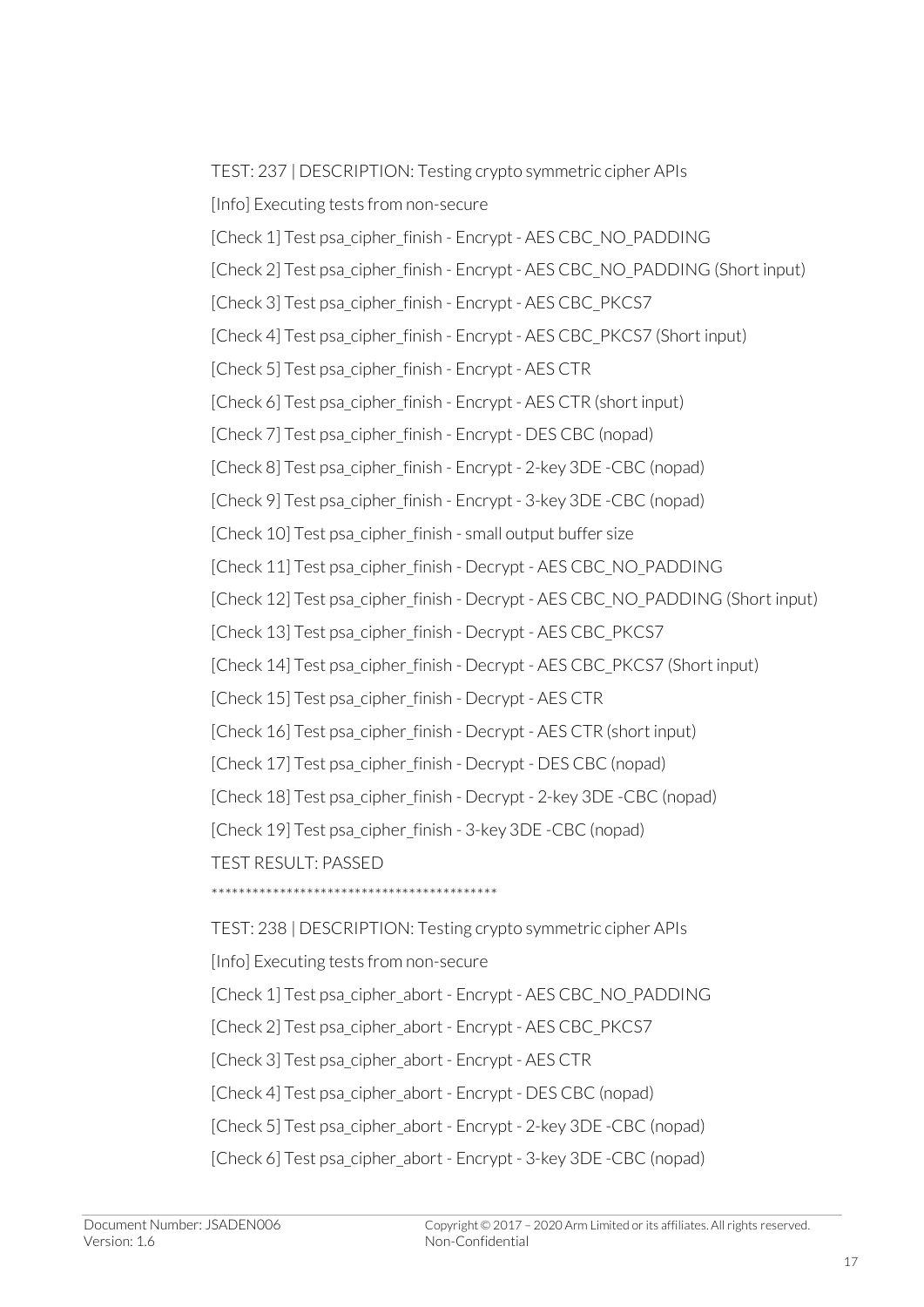[Check 7] Test psa\_cipher\_abort - Decrypt - AES CBC\_NO\_PADDING [Check 8] Test psa\_cipher\_abort - Decrypt - AES CBC\_PKCS7 [Check 9] Test psa\_cipher\_abort - Decrypt - AES CTR [Check 10] Test psa\_cipher\_abort - Decrypt - DES CBC (nopad) [Check 11] Test psa\_cipher\_abort - Decrypt - 2-key 3DE -CBC (nopad) [Check 12] Test psa\_cipher\_abort - Decrypt - 3-key 3DE -CBC (nopad) [Check 1] Test psa\_cipher\_update after psa\_cipher\_abort should fail TEST RESULT: PASSED \*\*\*\*\*\*\*\*\*\*\*\*\*\*\*\*\*\*\*\*\*\*\*\*\*\*\*\*\*\*\*\*\*\*\*\*\*\*\*\*\*\* \*\*\*\*\*\*\*\*\*\*\*\*\* Crypto Suite Report \*\*\*\*\*\*\*\*\*\* TOTAL TESTS : 24 TOTAL PASSED : 24 TOTAL SIM ERROR : 0 TOTAL FAILED : 0 TOTAL SKIPPED : 0 \*\*\*\*\*\*\*\*\*\*\*\*\*\*\*\*\*\*\*\*\*\*\*\*\*\*\*\*\*\*\*\*\*\*\*\*\*\*\*\*\*\*

\*\*\*\*\* PSA Architecture Test Suite - Version 0.8 \*\*\*\*\*

> Running.. Protected Storage Suite \*\*\*\*\*\*\*\*\*\*\*\*\*\*\*\*\*\*\*\*\*\*\*\*\*\*\*\*\*\*\*\*\*\*\*\*\*\*\*\*\*\* TEST: 401 | DESCRIPTION: UID not found check [Info] Executing tests from non-secure [Check 1] Call get API for UID 6 which is not set [Check 2] Call get info API for UID 6 which is not set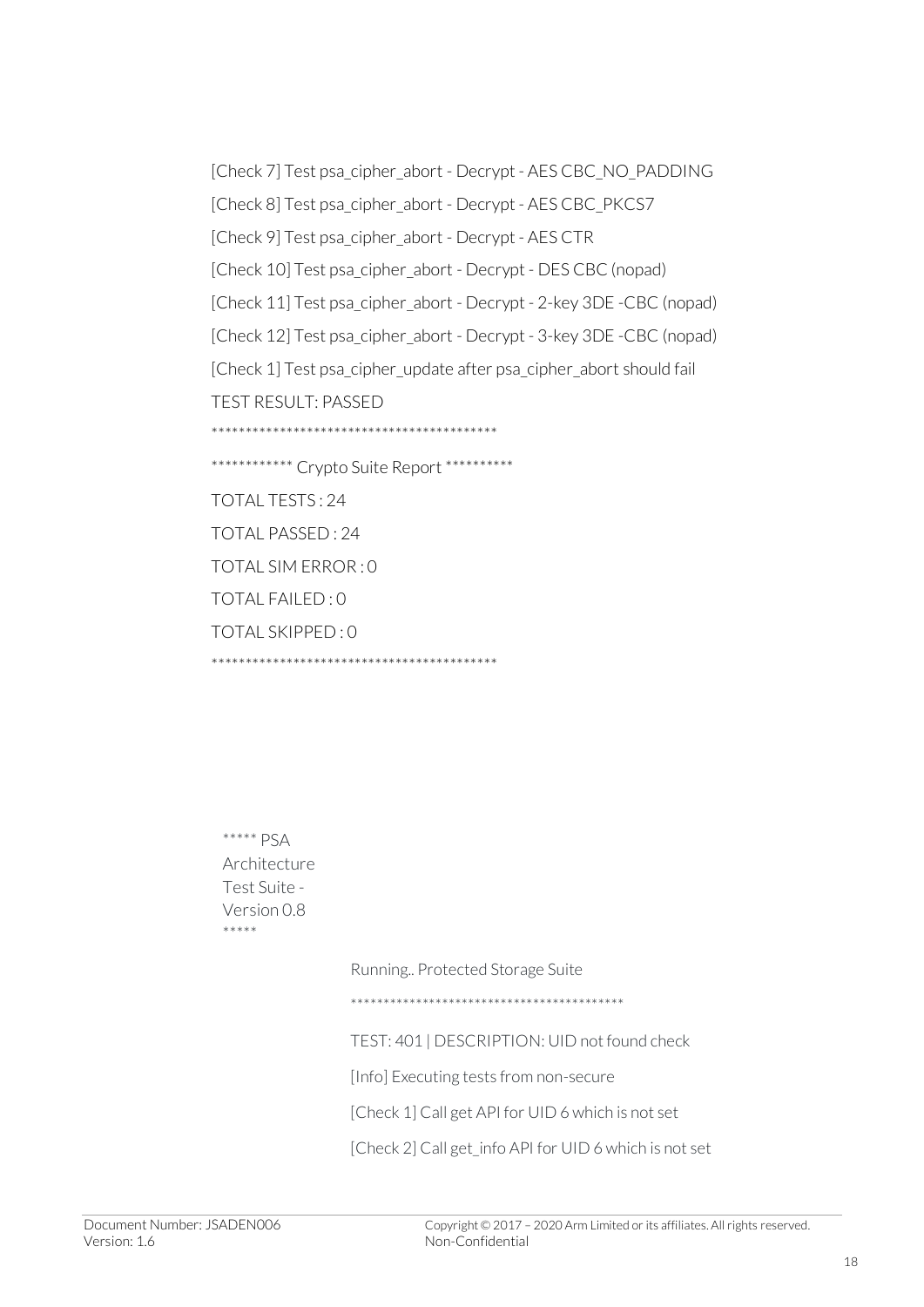[Check 3] Call remove API for UID 6 which is not set [Check 4] Call get API for UID 6 which is removed [Check 5] Call get\_info API for UID 6 which is removed [Check 6] Call remove API for UID 6 which is removed Set storage for UID 6 [Check 7] Call get API for different UID 6 [Check 8] Call get\_info API for different UID 6 [Check 9] Call remove API for different UID 6 TEST RESULT: PASSED \*\*\*\*\*\*\*\*\*\*\*\*\*\*\*\*\*\*\*\*\*\*\*\*\*\*\*\*\*\*\*\*\*\*\*\*\*\*\*\*\*\*

TEST: 402 | DESCRIPTION: Write once error check [Info] Executing tests from non-secure

[Check 1] Update the flag of UID 1 with WRITE\_ONCE flag

[Check 2] Try to remove the UID 1 having WRITE\_ONCE flag

[Check 3] Create a new UID 2 with WRITE\_ONCE flag

[Check 4] Try to remove the UID 2 having WRITE\_ONCE flag

[Check 5] Try to change the length of write\_once UID 2

[Check 6] Check UID removal still fails

[Check 7] Try to change the WRITE\_ONCE flag to None for UID 2

[Check 8] Check UID removal still fails

TEST RESULT: PASSED

\*\*\*\*\*\*\*\*\*\*\*\*\*\*\*\*\*\*\*\*\*\*\*\*\*\*\*\*\*\*\*\*\*\*\*\*\*\*\*\*\*\*

TEST: 403 | DESCRIPTION: Insufficient space check

[Info] Executing tests from non-secure

[Check 1] Overload storage space

Remove all registered UIDs

[Check 2] Overload storage again to verify all previous UID removed

Remove all registered UIDs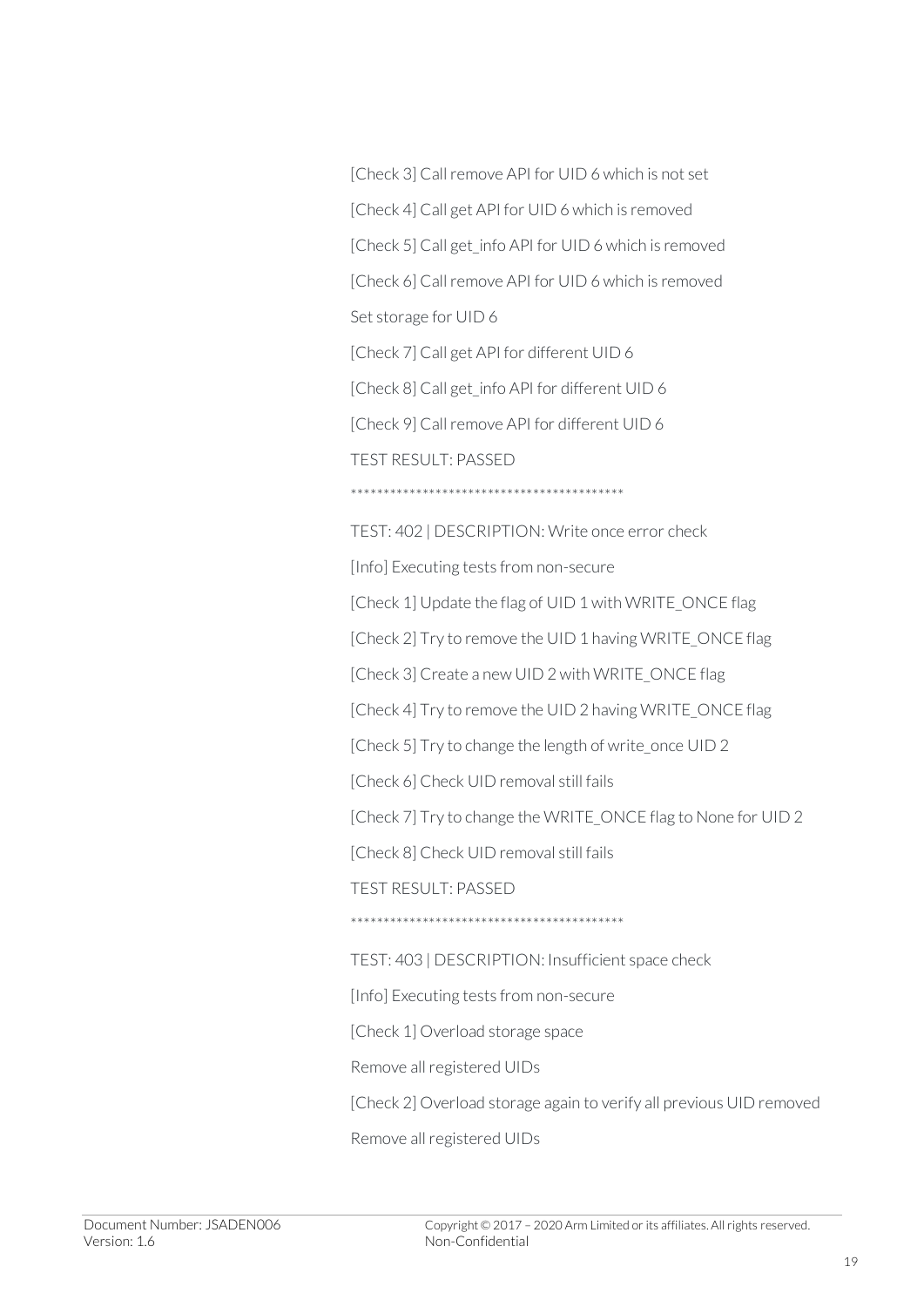TEST RESULT: PASSED

TEST: 404 | DESCRIPTION: Data Consistency check

[Info] Executing tests from non-secure

[Check 1] Call get API with incorrect length

[Check 2] Old buffer invalid after length change

**TEST RESULT: PASSED** 

TEST: 405 | DESCRIPTION: Success scenarios check

[Info] Executing tests from non-secure

[Check 1] Set UID with data length zero and call storage APIs

[Check 2] Resetting the length check

TEST RESULT: PASSED

TEST: 406 | DESCRIPTION: Flags not supported check

[Info] Executing tests from non-secure

[Check 1] Call set API with valid flag values

**TEST RESULT: PASSED** 

TEST: 407 | DESCRIPTION: Incorrect Size check

[Info] Executing tests from non-secure

Create a valid Storage

Increase the length of storage

[Check 1] Call get API with old length

Decrease the length of storage

[Check 2] Call get API with old length

[Check 3] Call get API with valid length

TEST RESULT: PASSED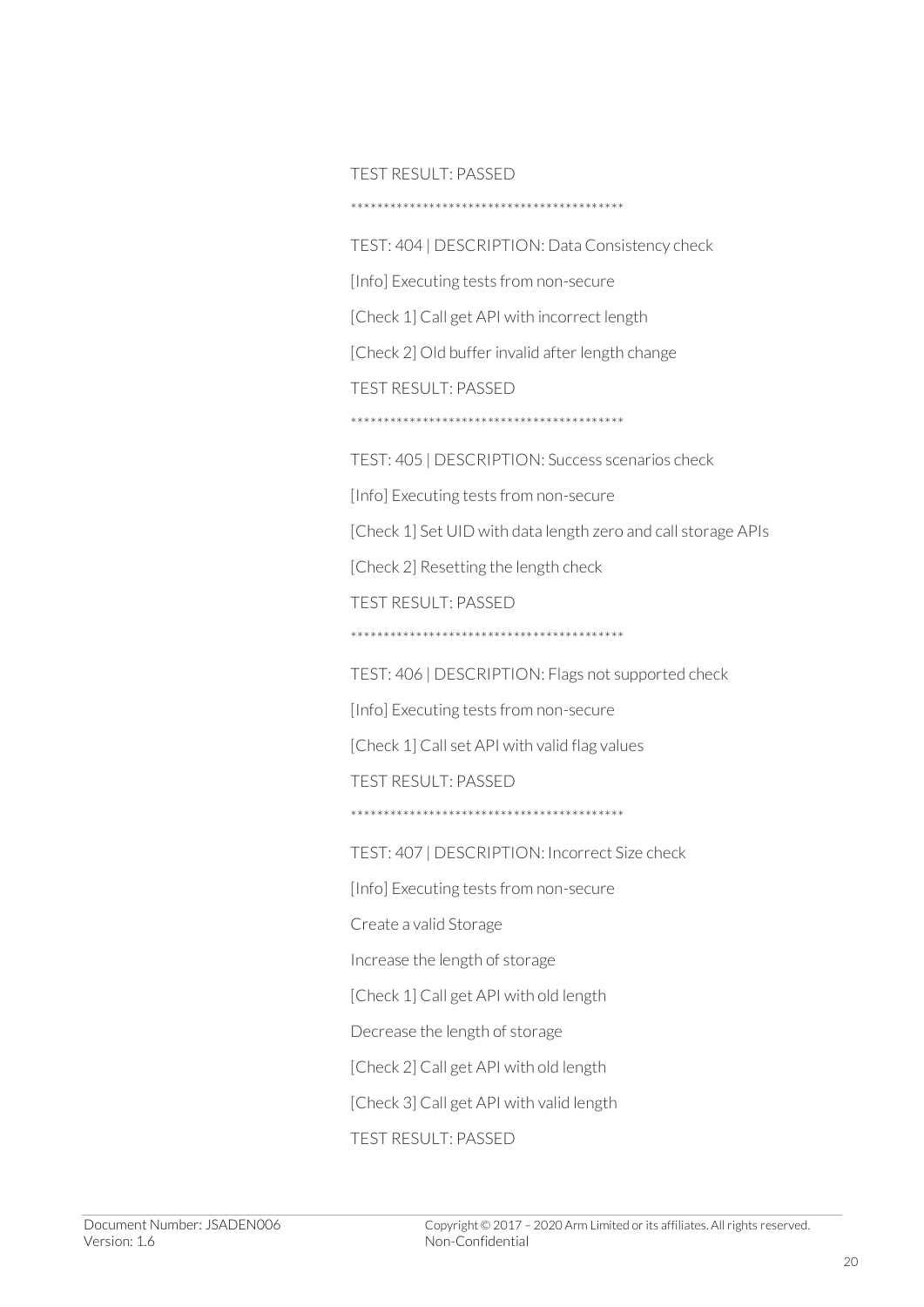\*\*\*\*\*\*\*\*\*\*\*\*\*\*\*\*\*\*\*\*\*\*\*\*\*\*\*\*\*\*\*\*\*\*\*\*\*\*\*\*\*\*

TEST: 408 | DESCRIPTION: Invalid offset check [Info] Executing tests from non-secure [Check 1] Try to access data with varying valid offset

[Check 2] Try to access data with varying invalid offset

TEST RESULT: PASSED

\*\*\*\*\*\*\*\*\*\*\*\*\*\*\*\*\*\*\*\*\*\*\*\*\*\*\*\*\*\*\*\*\*\*\*\*\*\*\*\*\*\*

TEST: 409 | DESCRIPTION: Invalid Arguments check

[Info] Executing tests from non-secure

[Check 1] Call set API with NULL pointer and data length 0

[Check 2] Create UID with zero data length

[Check 3] Try to set NULL buffer for existing UID

[Check 4] Call get API with NULL read buffer and data length 0

[Check 5] Increase the length

TEST RESULT: PASSED

\*\*\*\*\*\*\*\*\*\*\*\*\*\*\*\*\*\*\*\*\*\*\*\*\*\*\*\*\*\*\*\*\*\*\*\*\*\*\*\*\*\*

TEST: 410 | DESCRIPTION: UID value zero check

[Info] Executing tests from non-secure

[Check 1] Creating storage with UID 0 should fail

TEST RESULT: PASSED

\*\*\*\*\*\*\*\*\*\*\*\*\*\*\*\*\*\*\*\*\*\*\*\*\*\*\*\*\*\*\*\*\*\*\*\*\*\*\*\*\*\*

TEST: 411 | DESCRIPTION: Optional APIs: UID not found check

[Info] Executing tests from non-secure

Test Case skipped as Optional PS APIs are not supported.

TEST RESULT: SKIPPED (Skip Code=0x2B)

\*\*\*\*\*\*\*\*\*\*\*\*\*\*\*\*\*\*\*\*\*\*\*\*\*\*\*\*\*\*\*\*\*\*\*\*\*\*\*\*\*\*

TEST: 412 | DESCRIPTION: Optional APIs: Invalid arguments and offset invalid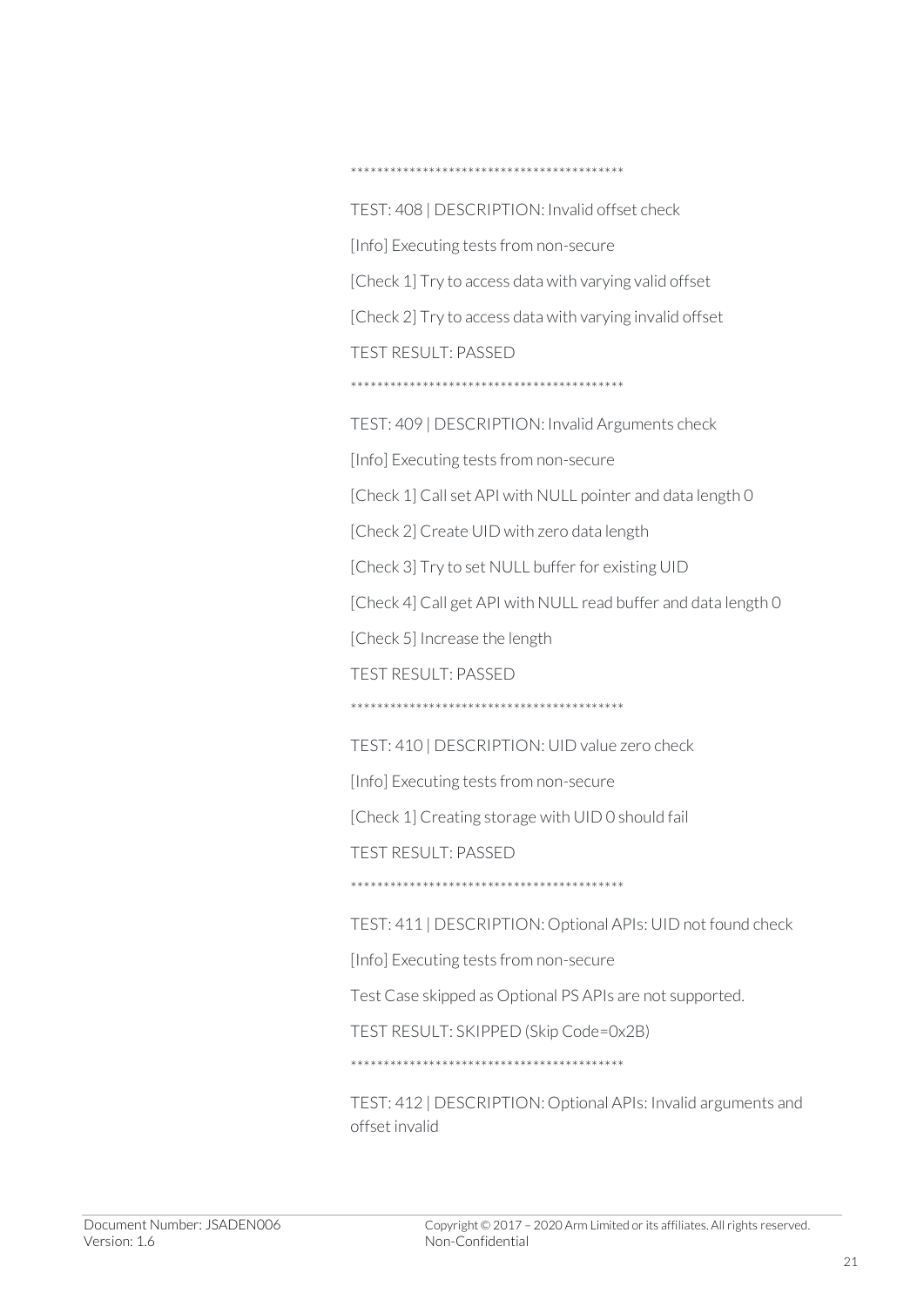[Info] Executing tests from non-secure

Test Case skipped as Optional PS APIs are not supported.

TEST RESULT: SKIPPED (Skip Code=0x2B)

TEST: 413 | DESCRIPTION: Set Extended and Create api: Success

[Info] Executing tests from non-secure

Test Case skipped as Optional PS APIs are not supported.

TEST RESULT: SKIPPED (Skip Code=0x2B)

TEST: 414 | DESCRIPTION: Optional APIs not supported check

[Info] Executing tests from non-secure

Optional PS APIs are not supported.

[Check 1] Call to create API should fail as API not supported

[Check 2] Create valid storage with set API

[Check 3] Call to set extended API call should fail

[Check 4] Verify data is unchanged

**TEST RESULT: PASSED** 

TEST: 415 | DESCRIPTION: Create API write\_once flag value check

[Info] Executing tests from non-secure

Test Case skipped as Optional PS APIs are not supported.

TEST RESULT: SKIPPED (Skip Code=0x2B)

\*\*\*\*\*\*\*\*\*\*\*\* Protected Storage Suite Report \*\*\*\*\*\*\*\*\*\*

**TOTAL TESTS: 15** 

**TOTAL PASSED: 11** 

TOTAL SIM ERROR: 0

TOTAL FAILED: 0